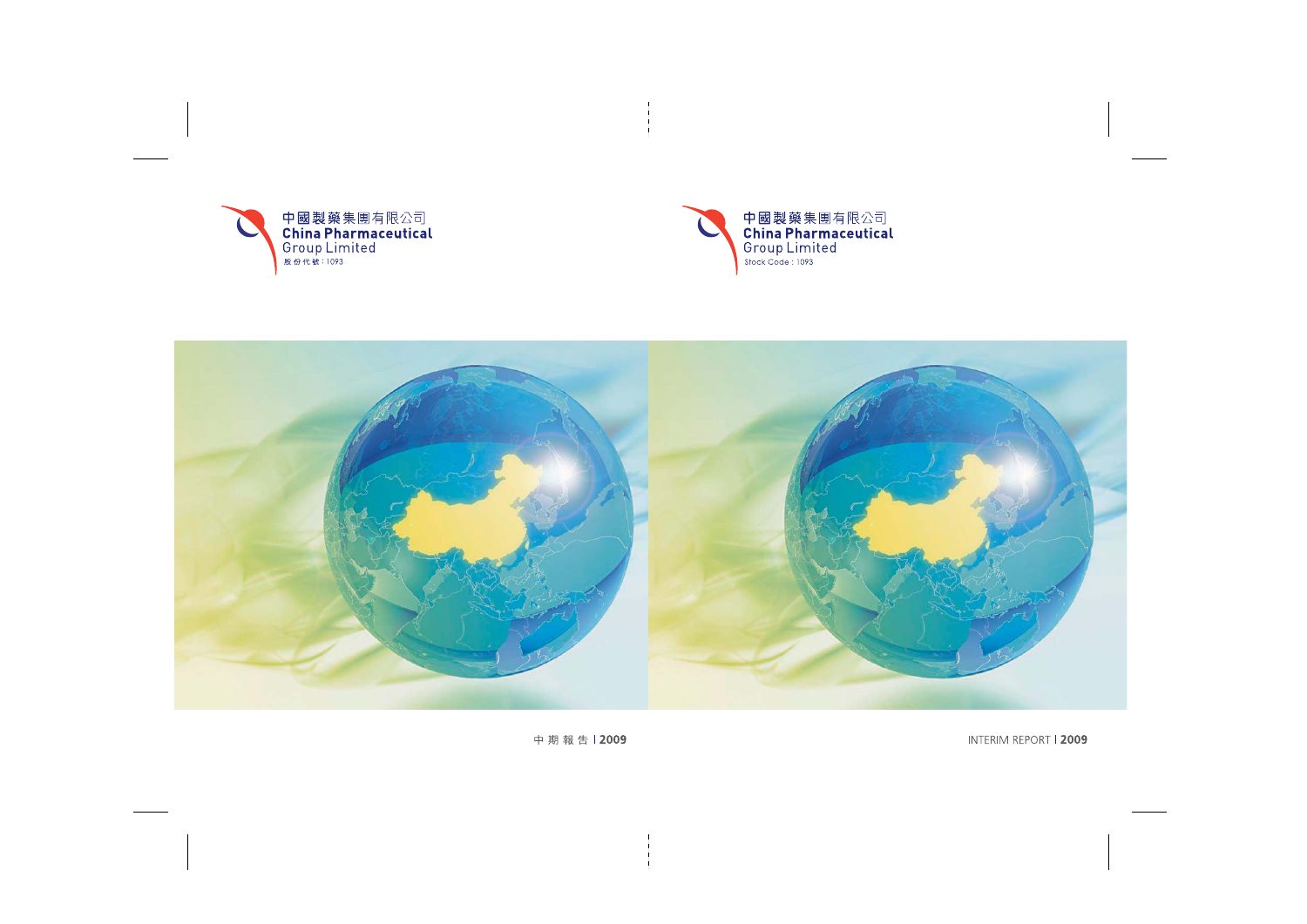| <b>Contents</b>                                             | PAGE(S)         |
|-------------------------------------------------------------|-----------------|
| CORPORATE INFORMATION                                       | 02 <sup>°</sup> |
| MANAGEMENT DISCUSSION AND ANALYSIS                          | 03              |
| REPORT ON REVIEW OF INTERIM FINANCIAL INFORMATION           | 07              |
| CONDENSED CONSOLIDATED INCOME STATEMENT                     | 08              |
| CONDENSED CONSOLIDATED STATEMENT OF<br>COMPREHENSIVE INCOME | 0.9             |
| CONDENSED CONSOLIDATED STATEMENT OF FINANCIAL POSITION      | 10 <sup>1</sup> |
| CONDENSED CONSOLIDATED STATEMENT OF CHANGES IN EQUITY       | 12              |
| CONDENSED CONSOLIDATED STATEMENT OF CASH FLOWS              | 13              |
| NOTES TO THE CONDENSED CONSOLIDATED FINANCIAL STATEMENTS    | 14              |
| OTHER INFORMATION                                           | 31              |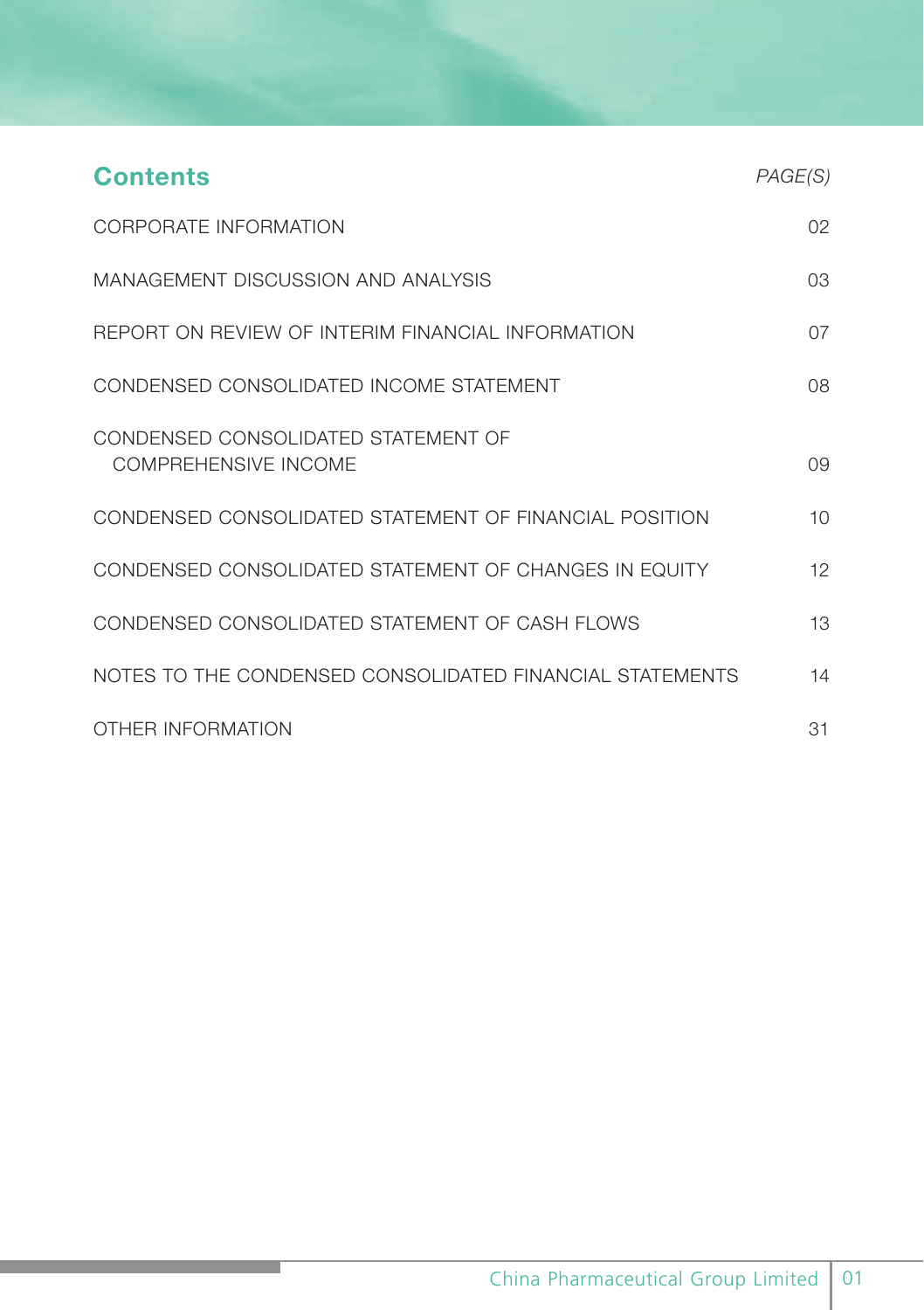# **Corporate Information**

# **Board of Directors**

# **Executive Directors**

Cai Dongchen *(Chairman)* YUE Jin FENG Zhenying CHAK Kin Man PAN Weidong ZHAO John Huan WANG Shunlong

### **Non-executive Director**

LEE Ka Sze, Carmelo

#### **Independent Non-executive Directors**

HUO Zhenxing QI Moujia GUO Shichang CHAN Siu Keung, Leonard

# **Committees**

# **Audit Committee**

CHAN Siu Keung, Leonard *(Chairman)* LEE Ka Sze, Carmelo HUO Zhenxing

### **Remuneration Committee**

CHAN Siu Keung, Leonard *(Chairman)* LEE Ka Sze, Carmelo HUO Zhenxing

# **Legal Advisers**

Woo, Kwan, Lee & Lo

# **Auditor**

Deloitte Touche Tohmatsu

# **Company Secretary**

LEE Ka Sze, Carmelo

# **Authorised Representatives**

CHAK Kin Man PAN Weidong

# **Registered Office**

Suite 3206 32nd Floor Central Plaza 18 Harbour Road Wan Chai Hong Kong

# **Share Registrar and Transfer Office**

Tricor Secretaries Limited 26th Floor Tesbury Centre 28 Queen's Road East Hong Kong

#### **Websites**

www.irasia.com/listco/hk/cpg www.cpg.hk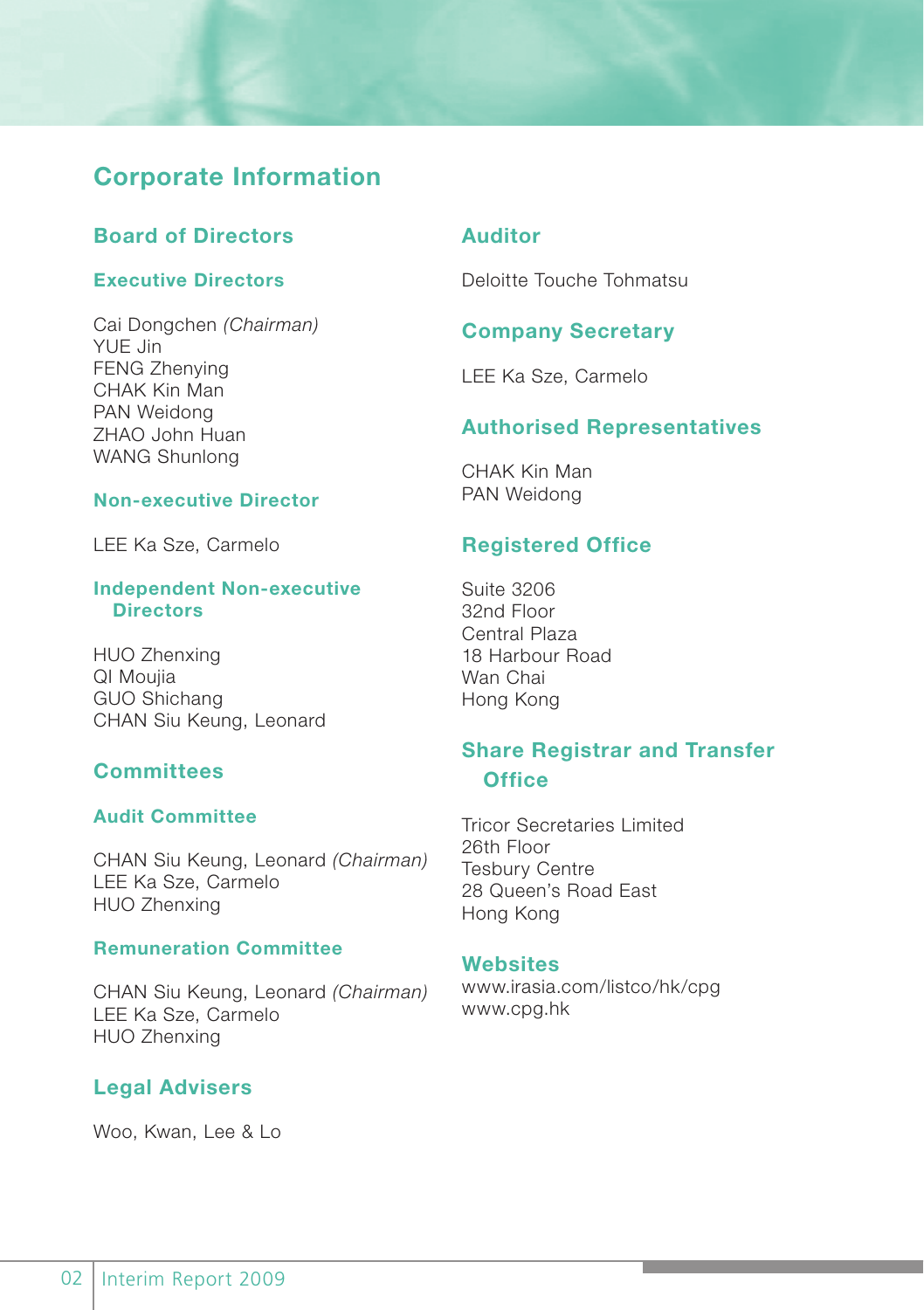# **Management Discussion and Analysis**

# **Business Review and Outlook**

### *Results*

The Group again reported encouraging results for the first half of 2009. Revenue and profit attributable to shareholders reached approximately HK\$3,503 million and HK\$533 million, representing increases of 6.3% and 20.0% respectively as compared with the same period last year.

### *Vitamin C Series*

The performance of vitamin C business remained strong in the first half of 2009 with the average selling price of vitamin C increasing to US\$10.66 per kg as compared with US\$7.62 per kg of the same period last year. Revenue for the first half of the year amounted to HK\$1,230 million, representing an increase of 37.8% over the same period last year. Gross profit margin also increased from 55.8% in the same period last year to 63.5% in the current period. At present, supply and demand remains stable while product prices continue to stay at high level.

# *Penicillin Series*

The selling prices of penicillin products have declined sharply since the second half of last year due to excessive production capacity. During the current period, product prices remained at low level. For the first half of the year, this business reported a revenue of HK\$801 million, representing a decrease of 25.0% over the same period last year. Gross profit margin decreased from 26.7% in the same period last year to 4.8% in the current period. Despite intense market competition, the sales volume of this product series managed to increase in the current period, maintaining the leading market position of the Group. Owing to excessive production capacity, product prices are expected to remain under pressure.

#### *Cephalosporin Series*

During the current period, market conditions remained stable. However, product prices remained at low level due to excessive production capacity. With the introduction of new product "cefuroxime acid" and reduction in production costs, the performance of this business was able to improve during the current period. Revenue for the first half of the year amounted to HK\$366 million, representing an increase of 7.1% over the same period last year. Gross profit margin also increased from 9.6% in the same period last year to 11.5% in the current period. Product prices are expected to remain under pressure but the Group will continue to develop new products in order to enhance the performance of this business.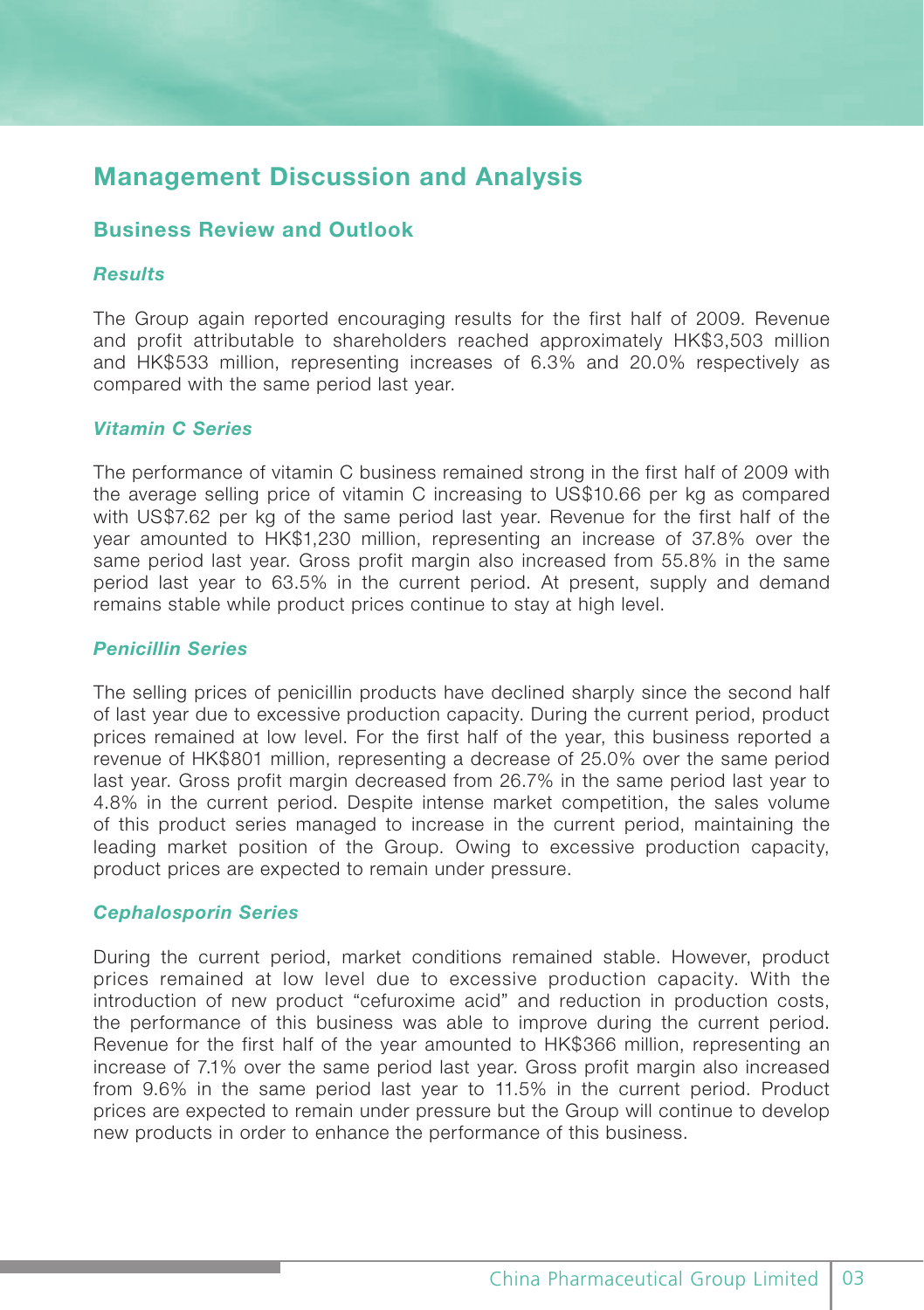### *Finished Drugs*

During the current period, the finished drugs business maintained its growth momentum with revenue increasing by 11.5% to HK\$1,070 million as compared with the same period last year. Gross profit margin also increased from 27.0% in the same period last year to 28.7% in the current period. The revenue generated from major products, namely amoxicillin capsules, penicillin G sodium injections, ceftriaxone sodium injections, cefazolin sodium injections and vitamin C supplement tablets "Guo Wei Kang" amounted to HK\$527 million, representing a 10.8% increase over the same period last year. Moreover, the Group launched seven new products during the current period, adding new growth drivers to this business.

The PRC government's vast investment in improving the medical and healthcare services and expanding the medical insurance coverage provides the pharmaceutical market with good prospects. The PRC government has recently issued the "State Essential Drugs List", and 65 existing products of the Group are included on the list. The Group believes that these products will have a greater market potential. On the other hand, the Group will continue to expand its sales network and step up its effort to develop new products, especially specialty drugs and high-end antibiotics, with the aim of developing finished drugs as one of the Group's major profit contributors.

#### *Acquisitions*

In order to enhance its product portfolio and market competitiveness, the Group entered into the following acquisitions during the year:

- 1. In April, the Group acquired 70% equity interest in an enterprise in Shanxi for a consideration of RMB70 million. The enterprise is mainly engaged in the manufacture of traditional Chinese medicines and intravenous infusion solution products;
- 2. In May, the Group acquired 100% equity interest in an enterprise in Shijiazhuang by way of asset swap. The enterprise is mainly engaged in the manufacture of chemical products used for the production of antibiotics; and
- 3. In August, the Group acquired 90% equity interest in an enterprise in Tianjin for a consideration of RMB148.5 million. The enterprise is mainly engaged in the manufacture of chemical intermediate — GCLE (the raw material used for the production of bulk cephalosporins).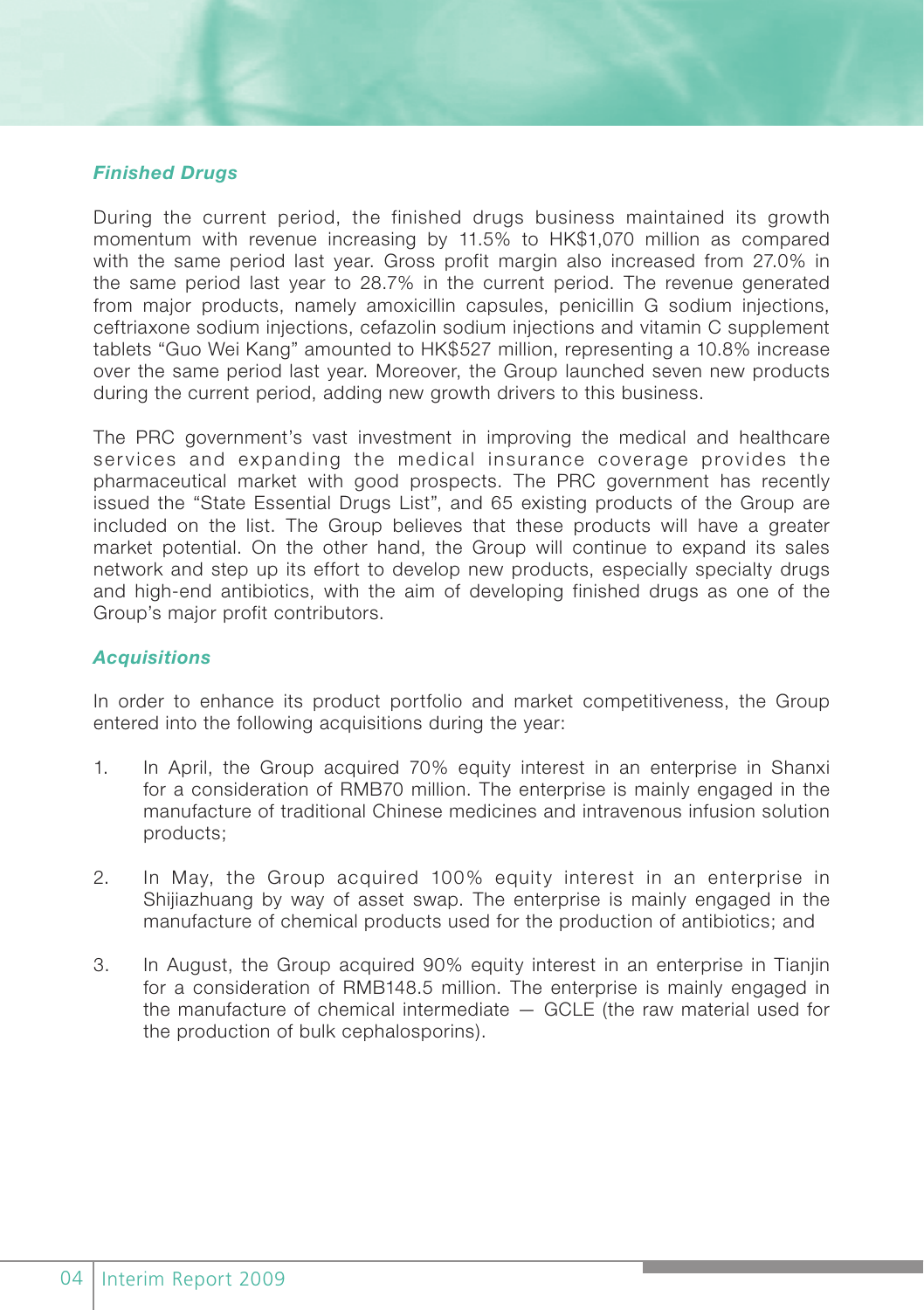# **FINANCIAL REVIEW**

#### *Liquidity and Financial Position*

For the first half of 2009, the Group's operating activities generated a net cash inflow of HK\$777,240,000. Capital expenditure in relation to the additions of production facilities amounted to HK\$233,982,000. As at 30 June 2009, the current ratio of the Group was 1.5, same as at the end of 2008. Debtor turnover period (ratio of the total balance of trade receivables and bills receivables to sales, inclusive of value added tax for sales in the PRC) increased from 49 days in 2008 to 63 days in the current period. Inventory turnover period (ratio of inventories balance to cost of goods sold) shortened from 106 days in 2008 to 86 days in the current period.

As at 30 June 2009, the Group had bank balances and cash of HK\$1,630,403,000 and total borrowings of HK\$1,712,555,000 (comprising bank loans of HK\$1,704,173,000 and loans from a related company of HK\$8,382,000). The maturity profile of the borrowings spreads over a period of three years with HK\$930,591,000 repayable within one year and the remaining HK\$781,964,000 repayable between two to three years. Net gearing ratio (calculated on the basis of the Group's total borrowings net of bank balances and cash over shareholders' equity) decreased from 8% as at the end of 2008 to 2% as at 30 June 2009.

42% of the Group's borrowings are denominated in Hong Kong dollars or US dollars and the remaining 58% in Renminbi. The Group's revenue is mainly either in Renminbi or in US dollars. The Group believes that its exposure to foreign currency risks is not significant but will monitor closely the currency movement.

## *Pledge of Assets*

As at 30 June 2009, the Group had pledged bank deposits of HK\$891,000 (31.12.2008: HK\$2,048,000) to banks for the acquisition of property, plant and equipment and the deposits were classified as non-current assets.

As at 30 June 2009, the Group had also pledged bank deposits of HK\$37,034,000 (31.12.2008: Nil) to banks to secure short-term banking facilities granted to the Group and the deposits were therefore classified as current assets.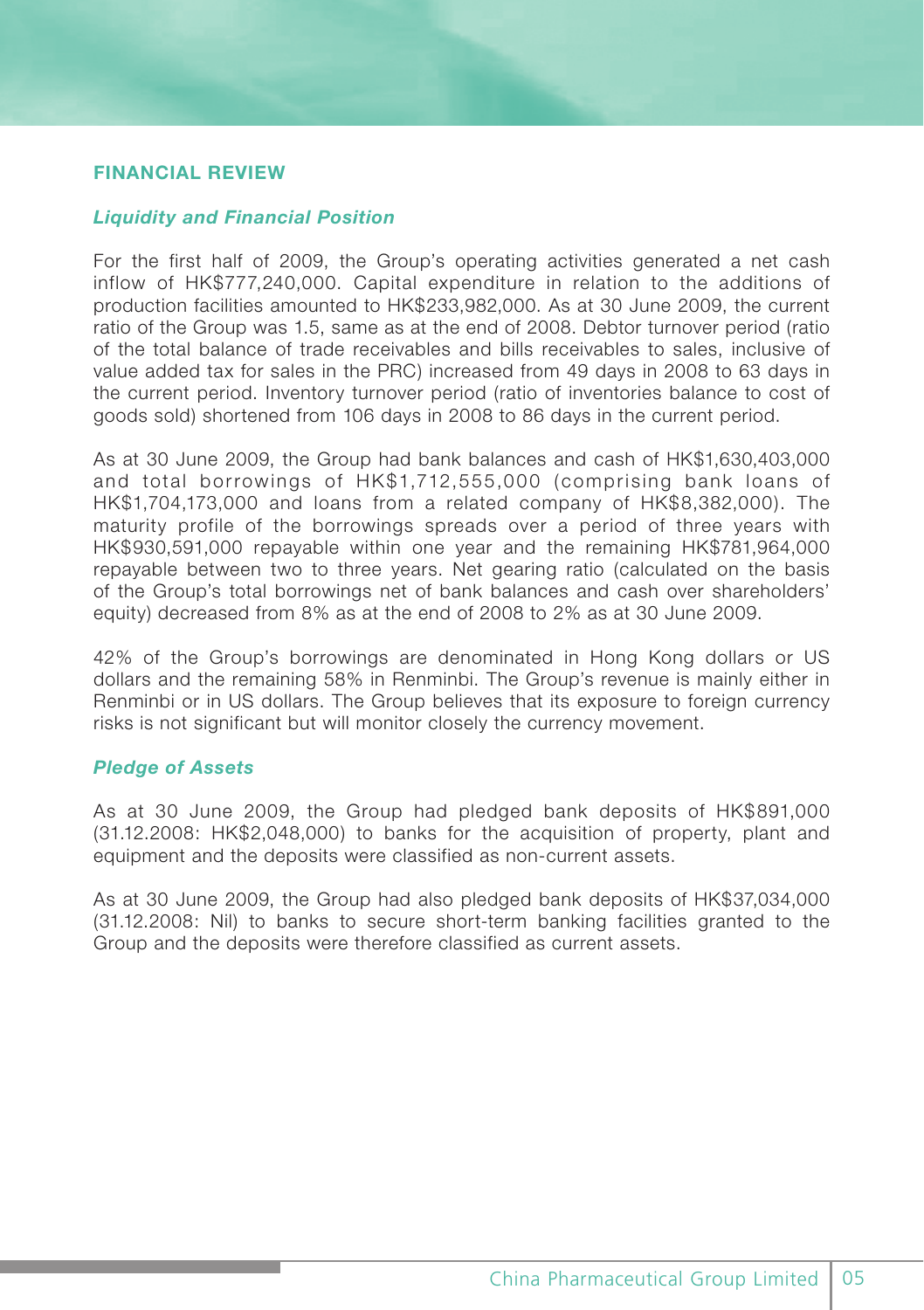# *Contingent Liabilities*

As disclosed in the announcement of the Company dated 22 February 2005, the Company and one of its subsidiaries were named as, among others, defendants in a number of antitrust complaints filed in the United States. Up to the date of this report, four antitrust complaints have been served on the Company and three antitrust complaints have been served on the subsidiary.

The directors and management of the Company intend to contest the claims set out in the antitrust complaints vigorously. The Group has appointed legal advisers to advise them in the legal proceedings and the outcome of the antitrust complaints cannot be reliably estimated with reasonable certainty at this stage.

Further information on the antitrust complaints is set out in the note 16 to the condensed consolidated financial statements.

#### *Employees*

As at 30 June 2009, the Group had about 10,147 employees, the majority of them were employed in the PRC. The Group will continue to offer competitive remuneration packages, discretionary share options and bonuses to staff based on the performance of the Group and the individual employee.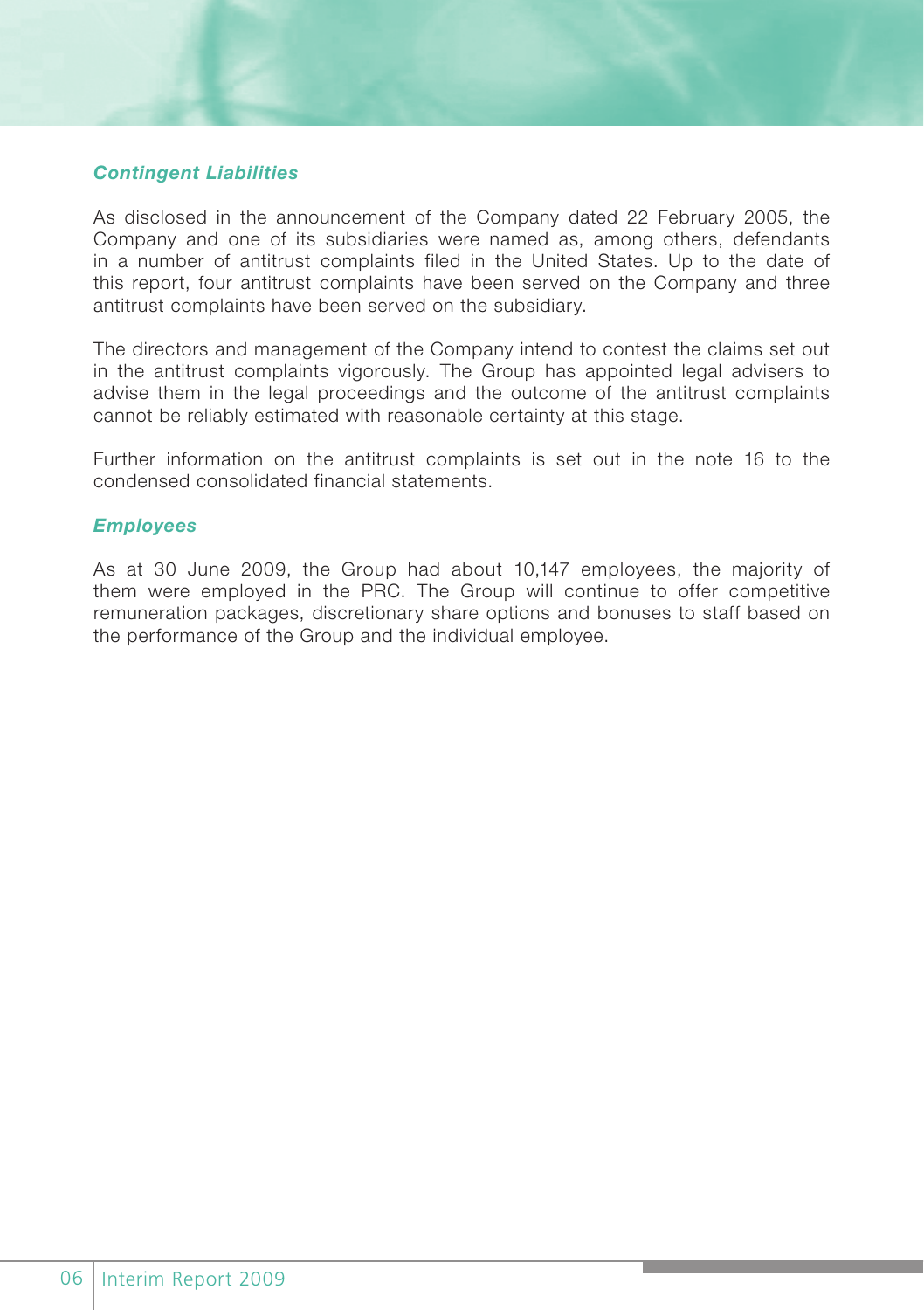# **Report on Review of Interim Financial Information**



### **To The Board of Directors of China Pharmaceutical Group Limited**

*(incorporated in Hong Kong with limited liability)*

# **Introduction**

We have reviewed the interim financial information set out on pages 8 to 30, which comprises the condensed consolidated statement of financial position of China Pharmaceutical Group Limited (the "Company") and its subsidiaries as of 30 June 2009 and the related condensed consolidated income statement, statement of comprehensive income, statement of changes in equity and statement of cash flows for the six-month period then ended and certain explanatory notes. The Main Board Listing Rules Governing the Listing of Securities on The Stock Exchange of Hong Kong Limited require the preparation of a report on interim financial information to be in compliance with the relevant provisions thereof and Hong Kong Accounting Standard ("HKAS") 34 "Interim Financial Reporting" issued by the Hong Kong Institute of Certified Public Accountants. The directors of the Company are responsible for the preparation and presentation of this interim financial information in accordance with HKAS 34. Our responsibility is to express a conclusion on this interim financial information based on our review, and to report our conclusion solely to you, as a body, in accordance with our agreed terms of engagement, and for no other purpose. We do not assume responsibility towards or accept liability to any other person for the contents of this report.

### **Scope of Review**

We conducted our review in accordance with Hong Kong Standard on Review Engagements 2410 "Review of Interim Financial Information Performed by the Independent Auditor of the Entity" issued by the Hong Kong Institute of Certified Public Accountants. A review of interim financial information consists of making inquiries, primarily of persons responsible for financial and accounting matters, and applying analytical and other review procedures. A review is substantially less in scope than an audit conducted in accordance with Hong Kong Standards on Auditing and consequently does not enable us to obtain assurance that we would become aware of all significant matters that might be identified in an audit. Accordingly, we do not express an audit opinion.

# **Conclusion**

Based on our review, nothing has come to our attention that causes us to believe that the interim financial information is not prepared, in all material respects, in accordance with HKAS 34.

### **Deloitte Touche Tohmatsu**

*Certified Public Accountants* Hong Kong 8 September 2009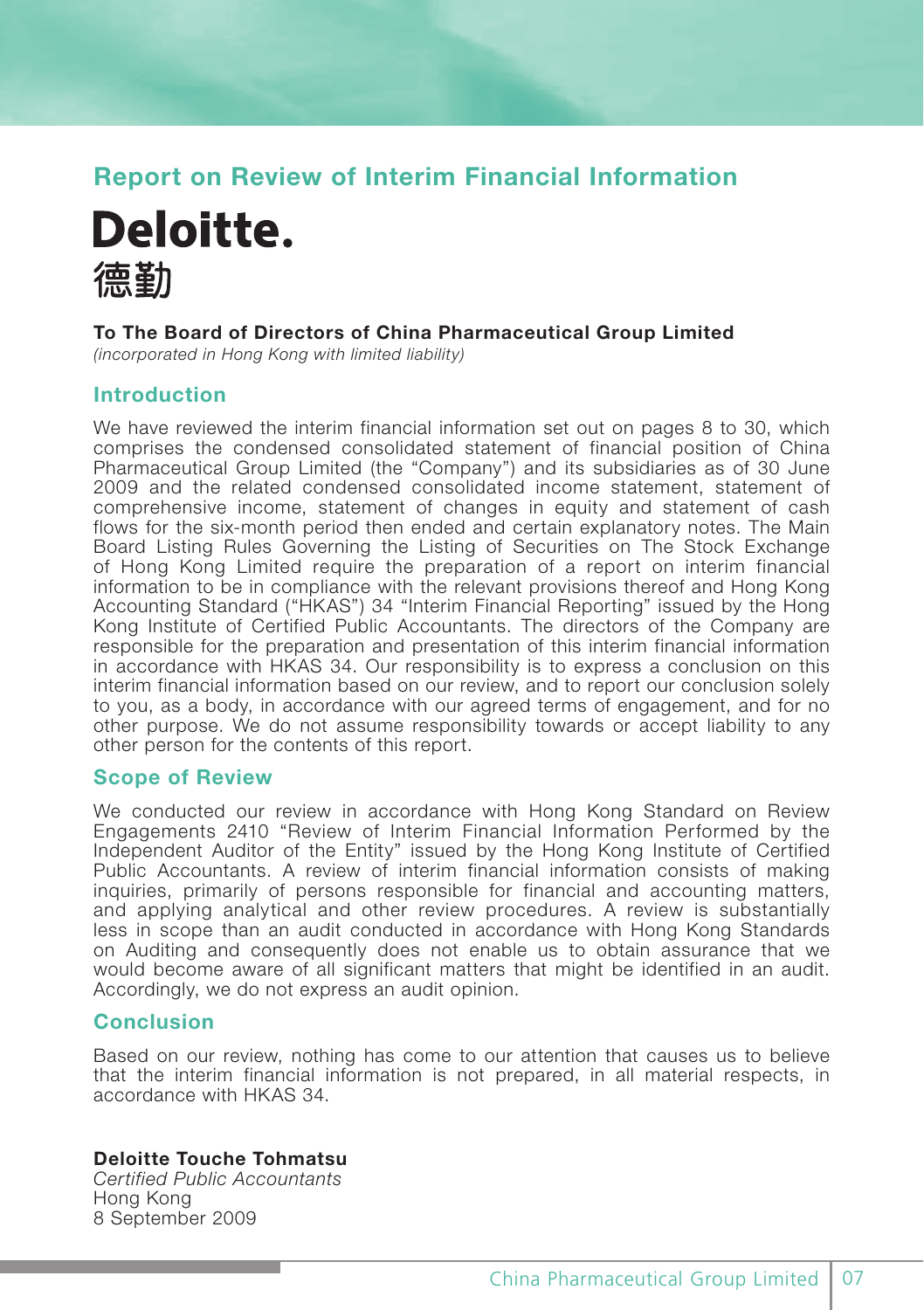# **Condensed Consolidated Income Statement**

*FOR THE SIX MONTHS ENDED 30 JUNE 2009*

|                                                                                                                            |                     | For the six months<br>ended 30 June                          |                                                              |  |  |
|----------------------------------------------------------------------------------------------------------------------------|---------------------|--------------------------------------------------------------|--------------------------------------------------------------|--|--|
|                                                                                                                            | <b>Notes</b>        | 2009<br><b>HK\$'000</b><br>(Unaudited)                       | 2008<br>HK\$'000<br>(Unaudited)                              |  |  |
| Revenue<br>Cost of sales                                                                                                   | 3                   | 3,502,908<br>(2,330,866)                                     | 3,295,903<br>(2, 214, 700)                                   |  |  |
| Gross profit<br>Other income<br>Selling and distribution expenses<br>Administrative expenses<br>Other expenses             |                     | 1,172,042<br>16,553<br>(299, 903)<br>(216, 246)<br>(27, 855) | 1,081,203<br>27,204<br>(190, 772)<br>(243, 259)<br>(74, 791) |  |  |
| Operating profit<br>Share of results of a jointly controlled                                                               |                     | 644,591<br>322                                               | 599,585                                                      |  |  |
| entity<br>Share of results of an associate<br>Gain on termination of a derivative<br>financial instrument<br>Finance costs |                     | (35, 596)                                                    | 1,108<br>1,362<br>6,851<br>(57, 737)                         |  |  |
| Profit before tax<br>Income tax expense                                                                                    | $\overline{4}$<br>5 | 609,317<br>(72, 049)                                         | 551,169<br>(105, 586)                                        |  |  |
| Profit for the period                                                                                                      |                     | 537,268                                                      | 445,583                                                      |  |  |
| Profit for the period attributable to:<br>Owners of the Company<br>Minority interests                                      |                     | 532,710<br>4,558                                             | 443,952<br>1,631                                             |  |  |
|                                                                                                                            |                     | 537,268                                                      | 445,583                                                      |  |  |
|                                                                                                                            |                     | <b>HK</b> cents                                              | HK cents                                                     |  |  |
| Earnings per share – Basic                                                                                                 | $\overline{7}$      | 34.71                                                        | 28.86                                                        |  |  |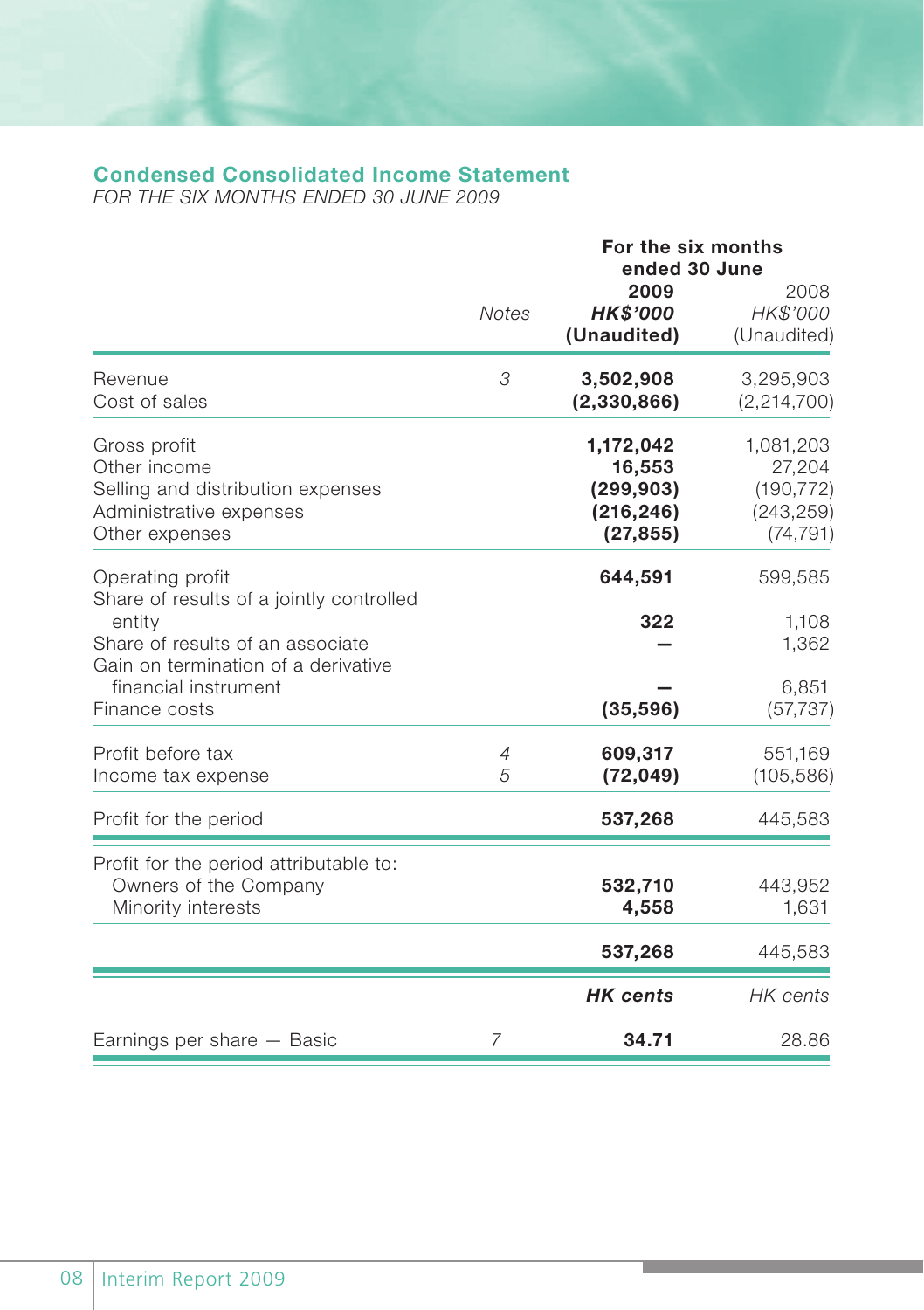# **Condensed Consolidated Statement of Comprehensive Income**

*FOR THE SIX MONTHS ENDED 30 JUNE 2009*

|                                                                                                                                                                         | For the six months<br>ended 30 June |                                 |  |
|-------------------------------------------------------------------------------------------------------------------------------------------------------------------------|-------------------------------------|---------------------------------|--|
|                                                                                                                                                                         | 2009<br>HK\$'000<br>(Unaudited)     | 2008<br>HK\$'000<br>(Unaudited) |  |
| Profit for the period                                                                                                                                                   | 537,268                             | 445,583                         |  |
| Other comprehensive income:<br>Exchange differences arising on translation to<br>presentation currency<br>Gain on fair value change of available-for-sale<br>investment | 7,582                               | 289,983                         |  |
| Other comprehensive income for the period                                                                                                                               | 7,582                               | 289,983                         |  |
| Total comprehensive income for the period                                                                                                                               | 544,850                             | 735,566                         |  |
| Total comprehensive income for the period<br>attributable to:<br>Owners of the Company<br>Minority interests                                                            | 540,292<br>4,558                    | 732,696<br>2,870                |  |
|                                                                                                                                                                         | 544,850                             | 735,566                         |  |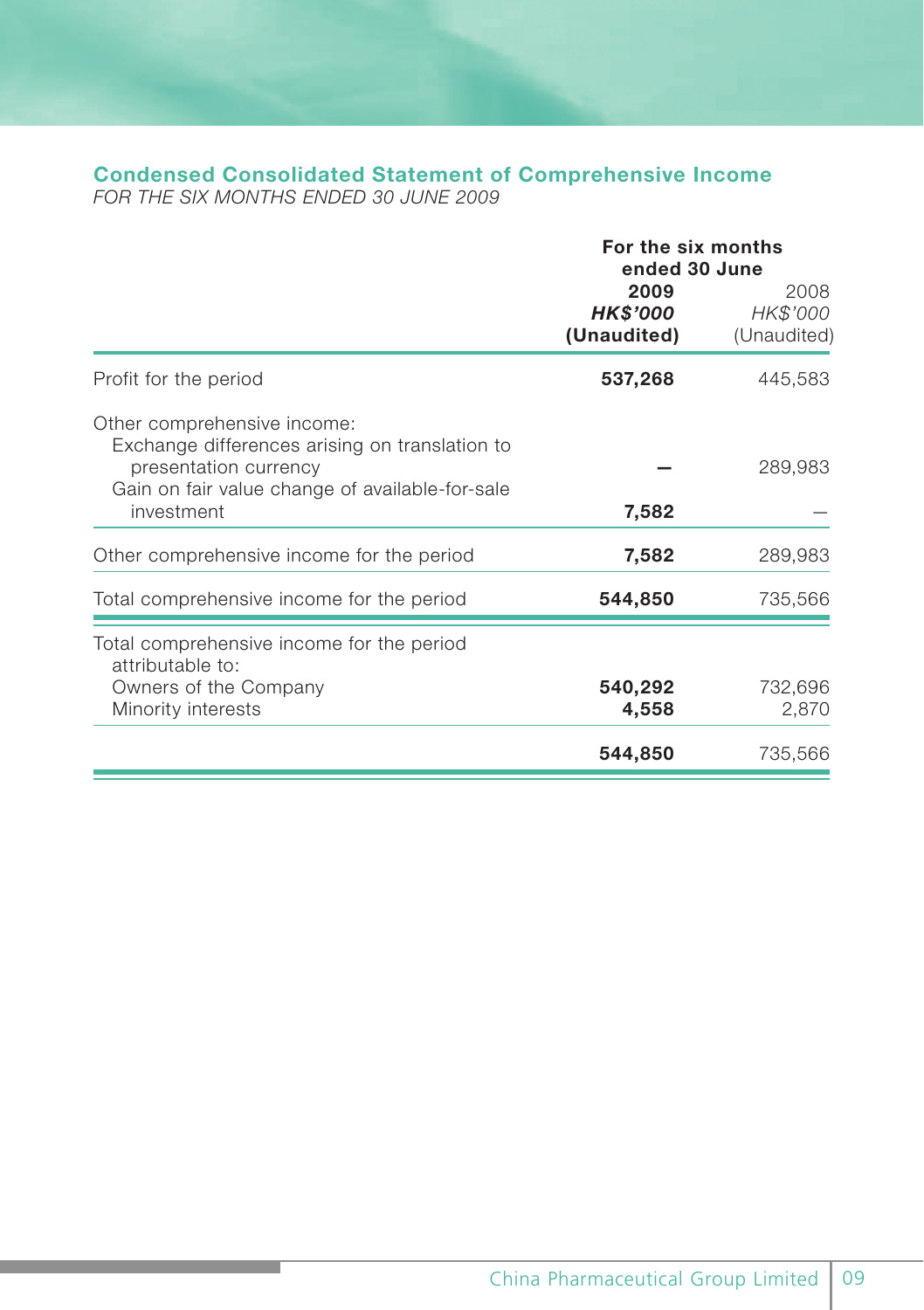# **Condensed Consolidated Statement of Financial Position**

*AT 30 JUNE 2009*

|                                                                                                                                    | <b>Notes</b> | As at<br>30 June<br>2009<br><b>HK\$'000</b><br>(Unaudited) | As at<br>31 December<br>2008<br>HK\$'000<br>(Audited) |
|------------------------------------------------------------------------------------------------------------------------------------|--------------|------------------------------------------------------------|-------------------------------------------------------|
| <b>Non-current assets</b><br>Property, plant and equipment<br>Prepaid lease payments                                               | 8            | 3,633,929<br>184,387                                       | 3,781,309<br>198,524                                  |
| Intangible assets<br>Goodwill<br>Interest in a jointly controlled entity<br>Available-for-sale investment<br>Pledged bank deposits | 9            | 71,192<br>110,914<br>23,263<br>12,889<br>584               | 89,333<br>106,753<br>22,941<br>5,307                  |
| Deposit paid for acquisition of a business                                                                                         |              | 79,545                                                     | 2,048                                                 |
|                                                                                                                                    |              | 4,116,703                                                  | 4,206,215                                             |
| <b>Current assets</b><br>Inventories                                                                                               |              | 1,101,961                                                  | 1,324,711                                             |
| Trade and other receivables<br><b>Bills receivables</b><br>Prepaid lease payments                                                  | 10<br>10     | 1,100,604<br>444,917<br>5,262                              | 908,094<br>297,382<br>6,149                           |
| Tax recoverable<br>Trade receivables due from a connected                                                                          |              | 7,080                                                      | 3,246                                                 |
| company<br>Amount due from a jointly controlled                                                                                    | 11           | 36,792                                                     | 23,063                                                |
| entity<br>Pledged bank deposits<br>Bank balances and cash                                                                          | 11<br>9      | 12,201<br>37,034<br>1,578,490                              | 13,484<br>1,121,062                                   |
| Assets classified as held for sale                                                                                                 | 12           | 4,324,341<br>215,680                                       | 3,697,191                                             |
|                                                                                                                                    |              | 4,540,021                                                  | 3,697,191                                             |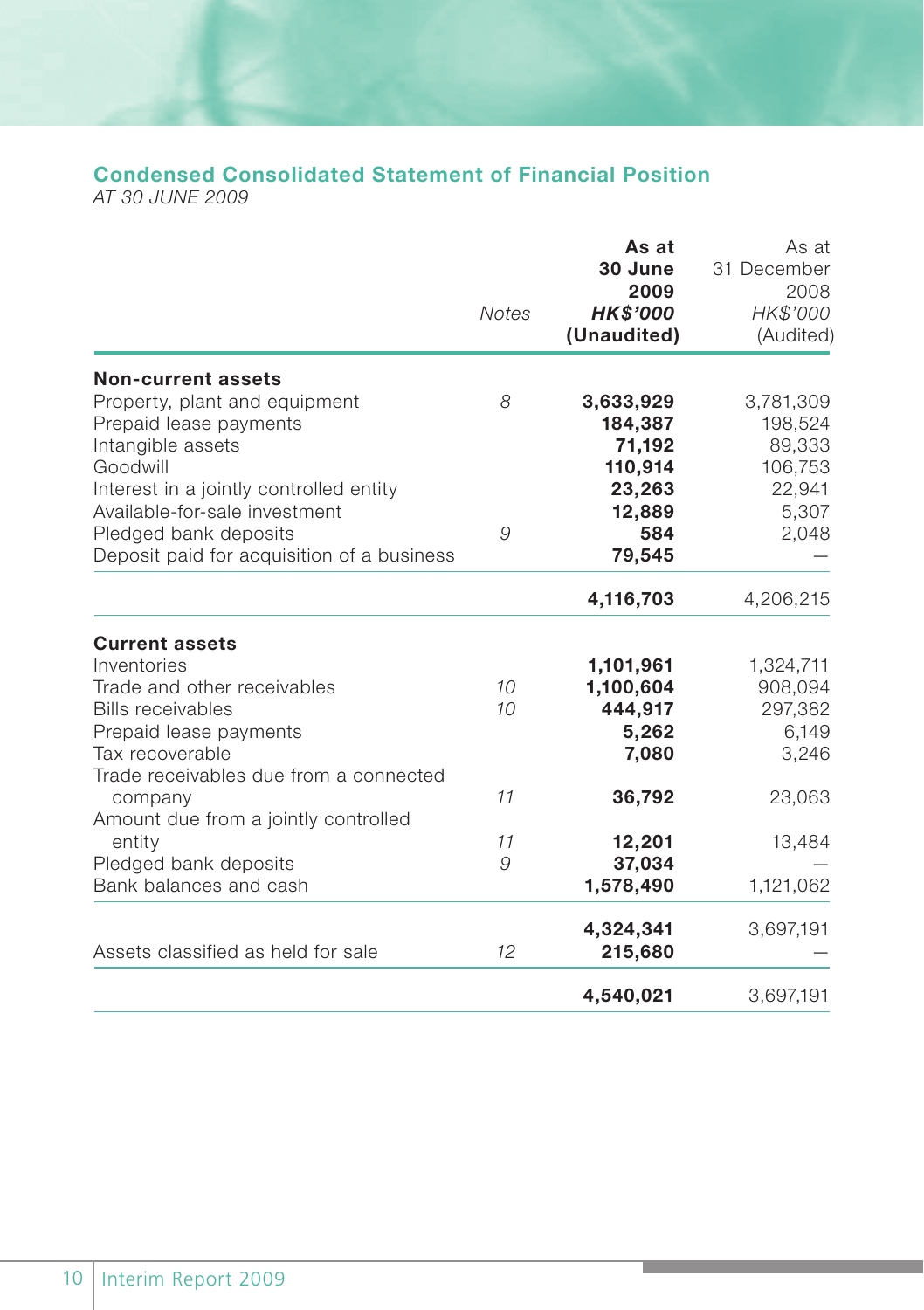# **Condensed Consolidated Statement of Financial Position** *(continued)*

*AT 30 JUNE 2009*

|                                                                                                                                 | Notes          | As at<br>30 June<br>2009<br><b>HK\$'000</b><br>(Unaudited) | As at<br>31 December<br>2008<br>HK\$'000<br>(Audited) |
|---------------------------------------------------------------------------------------------------------------------------------|----------------|------------------------------------------------------------|-------------------------------------------------------|
| <b>Current liabilities</b>                                                                                                      |                |                                                            |                                                       |
| Trade and other payables<br><b>Bills payables</b><br>Trade payables due to a related company<br>Amount due to immediate holding | 13<br>13<br>11 | 1,369,259<br>451,136<br>3,967                              | 1,403,365<br>253,409<br>17,711                        |
| company                                                                                                                         | 11             | 156,696                                                    |                                                       |
| Amounts due to related companies<br>Tax liabilities                                                                             | 11             | 17,315<br>87,461                                           | 14,375<br>120,216                                     |
| Unsecured bank loans<br>Loans from a related company                                                                            | 14<br>11       | 922,209                                                    | 568,636<br>8,382                                      |
|                                                                                                                                 |                | 3,008,043                                                  | 2,386,094                                             |
| Liabilities associated with assets<br>classified as held for sale                                                               | 12             | 27,851                                                     |                                                       |
|                                                                                                                                 |                | 3,035,894                                                  | 2,386,094                                             |
| Net current assets                                                                                                              |                | 1,504,127                                                  | 1,311,097                                             |
| Total assets less current liabilities                                                                                           |                | 5,620,830                                                  | 5,517,312                                             |
| <b>Non-current liabilities</b><br>Unsecured bank loans<br>Loan from a related company<br>Deferred tax liabilities               | 14<br>11       | 781,964<br>23,880                                          | 804,991<br>113,636<br>15,490                          |
|                                                                                                                                 |                | 805,844                                                    | 934,117                                               |
| Net assets                                                                                                                      |                | 4,814,986                                                  | 4,583,195                                             |
| <b>Capital and reserves</b><br>Share capital<br>Reserves                                                                        |                | 153,496<br>4,577,182                                       | 153,496<br>4,343,882                                  |
| Equity attributable to owners of the<br>Company<br>Minority interests                                                           |                | 4,730,678<br>84,308                                        | 4,497,378<br>85,817                                   |
| Total equity                                                                                                                    |                | 4,814,986                                                  | 4,583,195                                             |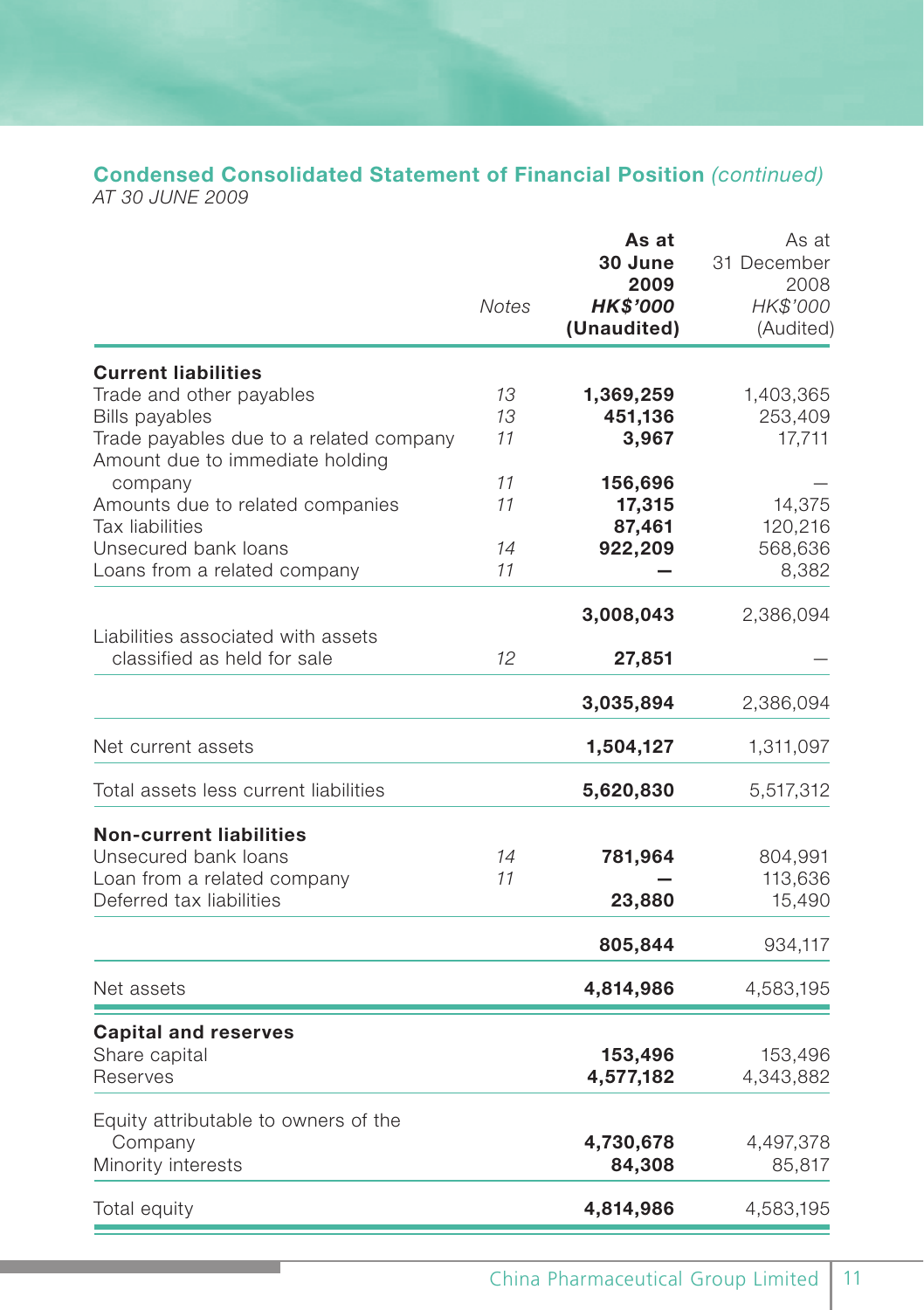# **Condensed Consolidated Statement of Changes in Equity**

*FOR THE SIX MONTHS ENDED 30 JUNE 2009*

|                                                                                                     | Equity attributable to owners of the Company |                              |                                              |                                     |                                 |                                                  |                                                |                                               |                                 |                    |                                   |                    |
|-----------------------------------------------------------------------------------------------------|----------------------------------------------|------------------------------|----------------------------------------------|-------------------------------------|---------------------------------|--------------------------------------------------|------------------------------------------------|-----------------------------------------------|---------------------------------|--------------------|-----------------------------------|--------------------|
|                                                                                                     | Share<br>capital<br>HK\$'000                 | Share<br>premium<br>HK\$'000 | Capital<br>redemption<br>reserve<br>HK\$'000 | Capital<br>contribution<br>HK\$'000 | Goodwill<br>reserve<br>HK\$'000 | Investment<br>revaluation<br>reserve<br>HK\$'000 | Translation<br>reserve<br>HK\$'000<br>(note i) | Non-<br>distributable<br>reserves<br>HK\$'000 | Retained<br>profits<br>HK\$'000 | Total<br>HK\$'000  | Minority<br>interests<br>HK\$'000 | Total<br>HK\$'000  |
| At 1 January 2008 (Audited)                                                                         | 153,812                                      | 1,116,727                    | $\overline{a}$                               | 1,599                               | (160, 130)                      | $\overline{a}$                                   | 445,297                                        | 553,610                                       | 1,241,383                       | 3,352,298          | 18,842                            | 3,371,140          |
| Profit for the period<br>Exchange differences arising<br>on translation to presentation<br>currency |                                              |                              |                                              |                                     |                                 |                                                  | 288,744                                        |                                               | 443,952                         | 443,952<br>288,744 | 1,631<br>1,239                    | 445,583<br>289,983 |
| Total comprehensive income for<br>the period<br>Acquisition of additional interest                  |                                              |                              |                                              |                                     |                                 |                                                  | 288,744                                        | ÷                                             | 443,952                         | 732,696            | 2,870                             | 735,566            |
| in a subsidiary (note ii)<br>Transfers                                                              |                                              |                              |                                              |                                     |                                 |                                                  | ä,                                             | 34,592                                        | ÷<br>(34, 592)                  | L.                 | (1, 130)                          | (1, 130)           |
| Final dividend recognised for the<br>year ended 31 December 2007<br>Dividend paid to the minority   |                                              |                              |                                              |                                     |                                 |                                                  |                                                | ÷                                             | (76,906)                        | (76,906)           | $\overline{\phantom{a}}$          | (76,906)           |
| shareholder of a subsidiary                                                                         |                                              |                              |                                              |                                     |                                 |                                                  |                                                |                                               | L,                              | ÷,                 | (1,743)                           | (1,743)            |
| At 30 June 2008 (Unaudited)                                                                         | 153,812                                      | 1,116,727                    | $\overline{a}$                               | 1,599                               | (160, 130)                      | $\overline{a}$                                   | 734,041                                        | 588,202                                       | 1,573,837                       | 4,008,088          | 18,839                            | 4,026,927          |
| Profit for the period<br>Exchange differences arising<br>on translation to presentation             | L.                                           |                              |                                              | L.                                  |                                 | L,                                               | L,                                             | L.                                            | 496,608                         | 496,608            | 4,839                             | 501,447            |
| currency                                                                                            |                                              |                              |                                              |                                     |                                 |                                                  | (896)                                          |                                               |                                 | (896)              |                                   | (896)              |
| Total comprehensive income for<br>the period<br>Acquisition of additional interest                  |                                              |                              |                                              |                                     |                                 |                                                  | (896)                                          |                                               | 496,608                         | 495,712            | 4,839                             | 500,551            |
| in a subsidiary (note ii)<br>Transfers                                                              | ÷                                            | $\sim$                       | L,                                           |                                     | L,                              | L,                                               | ۰<br>L.                                        | ÷                                             | L,<br>$\overline{\phantom{a}}$  | ÷<br>$\equiv$      | (314)                             | (314)              |
| Shares repurchased<br>Capital contribution by the<br>minority shareholder of a                      | (316)                                        | ÷                            | 316                                          |                                     | L.                              | L.                                               | ۳                                              | ۰                                             | (6, 422)                        | (6, 422)           | L.                                | (6, 422)           |
| subsidiary<br>Acquisition of a subsidiary                                                           |                                              |                              | ۳                                            |                                     |                                 |                                                  |                                                |                                               |                                 |                    | 17,375<br>45,310                  | 17.375<br>45.310   |
| Dividend paid to the minority<br>shareholder of a subsidiary                                        | ÷                                            |                              | ۳                                            | ۳                                   |                                 | ۰                                                | ۰                                              |                                               |                                 | ÷                  | (232)                             | (232)              |
| At 31 December 2008 (Audited)                                                                       | 153,496                                      | 1,116,727                    | 316                                          | 1,599                               | (160, 130)                      | $\overline{a}$                                   | 733,145                                        | 588,202                                       | 2,064,023                       | 4,497,378          | 85,817                            | 4,583,195          |
| Profit for the period                                                                               | L.                                           |                              | ۳                                            | L.                                  |                                 | L.                                               | ÷                                              | ÷                                             | 532.710                         | 532,710            | 4,558                             | 537,268            |
| Gain on fair value change of<br>available-for-sale investment                                       | ÷                                            | $\sim$                       | ۳                                            | ÷                                   | ÷                               | 7.582                                            | ÷                                              | ÷                                             | $\overline{a}$                  | 7.582              | $\overline{\phantom{a}}$          | 7.582              |
| Total comprehensive income for<br>the period<br>Acquisition of additional interest                  |                                              |                              |                                              |                                     | ۰                               | 7.582                                            |                                                |                                               | 532.710                         | 540,292            | 4,558                             | 544,850            |
| in a subsidiary (note iii)<br>Transfers                                                             |                                              |                              |                                              |                                     |                                 |                                                  |                                                |                                               |                                 |                    | (6,067)                           | (6,067)            |
| Final dividend recognised for the<br>year ended 31 December 2008                                    |                                              |                              |                                              |                                     |                                 |                                                  |                                                |                                               | (306, 992)                      | (306, 992)         | $\overline{\phantom{0}}$          | (306, 992)         |
| At 30 June 2009 (Unaudited)                                                                         | 153,496                                      | 1,116,727                    | 316                                          | 1,599                               | (160, 130)                      | 7,582                                            | 733,145                                        | 588,202                                       | 2,289,741                       | 4,730,678          | 84,308                            | 4,814,986          |

*Notes:*

- (i) The non-distributable reserves represent statutory reserves appropriated from the profit after tax of the Company's subsidiaries and jointly controlled entity in the People's Republic of China (the "PRC") under the laws and regulations of the PRC.
- (ii) During the year ended 31 December 2008, the Group additionally acquired an aggregate of 19.58% equity interest by two acquisitions in a non wholly-owned subsidiary, Inner Mongolia Zhongxingyuan Sewage Treatment Co., Ltd., which then became the Group's wholly-owned subsidiary.
- (iii) During the current period, the Group acquired the remaining 49% equity interest in a non wholly-owned subsidiary, Shijiazhuang Pharma Group (Inner Mongolia) Zhongxing Huanbao Co., Ltd., which then became a wholly-owned subsidiary of the Group.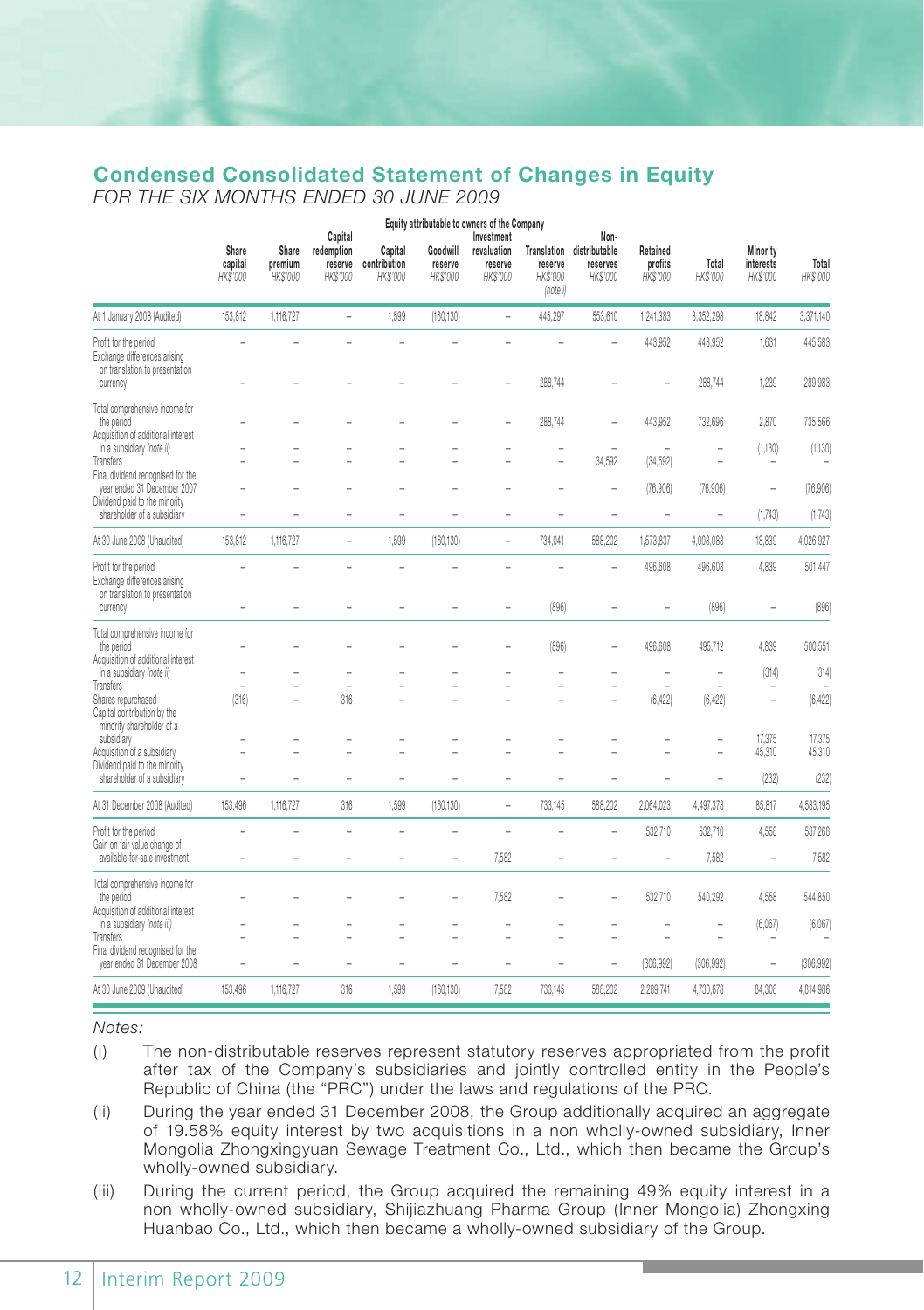# **Condensed Consolidated Statement of Cash Flows**

*FOR THE SIX MONTHS ENDED 30 JUNE 2009*

|                                                                                                                                | For the six months<br>ended 30 June    |                                 |  |  |
|--------------------------------------------------------------------------------------------------------------------------------|----------------------------------------|---------------------------------|--|--|
|                                                                                                                                | 2009<br><b>HK\$'000</b><br>(Unaudited) | 2008<br>HK\$'000<br>(Unaudited) |  |  |
| Net cash from operating activities                                                                                             | 777,240                                | 534,441                         |  |  |
| Net cash used in investing activities:                                                                                         |                                        |                                 |  |  |
| Purchase of property, plant and equipment<br>Deposit paid for acquisition of a business                                        | (216, 232)<br>(79, 545)                | (127, 256)                      |  |  |
| Acquisition of additional interest in a subsidiary                                                                             | (10, 227)                              | (3, 157)                        |  |  |
| Purchase of intangible assets<br>Proceeds on disposal of property,                                                             | (1, 386)                               | (1,930)                         |  |  |
| plant and equipment                                                                                                            | 2,066                                  | 11,445                          |  |  |
| Investment in an associate                                                                                                     |                                        | (22, 250)                       |  |  |
| Purchase of available-for-sale investment<br>Other investing cash flows                                                        | (31, 518)                              | (15, 669)<br>(5, 725)           |  |  |
|                                                                                                                                | (336, 842)                             | (164, 542)                      |  |  |
| Net cash from (used in) financing activities:<br>Repayment of bank loans<br>Dividend paid                                      | (533, 463)<br>(150, 296)               | (485, 773)<br>(76,906)          |  |  |
| Repayment of loan from a related company<br>New bank loans raised<br>Other financing cash flows                                | (113, 636)<br>864,009<br>(35, 596)     | 396,818<br>8,331                |  |  |
|                                                                                                                                | 31,018                                 | (157, 530)                      |  |  |
| Net increase in cash and cash equivalents<br>Cash and cash equivalents at 1 January<br>Effect of foreign exchange rate changes | 471,416<br>1,121,062                   | 212,369<br>436,092<br>41,391    |  |  |
| Cash and cash equivalents at 30 June                                                                                           | 1,592,478                              | 689,852                         |  |  |
| Represented by bank balances and cash                                                                                          |                                        |                                 |  |  |
| classified as:<br>Current assets<br>Assets classified as held for sale                                                         | 1,578,490<br>13,988                    | 689,852                         |  |  |
|                                                                                                                                | 1,592,478                              | 689,852                         |  |  |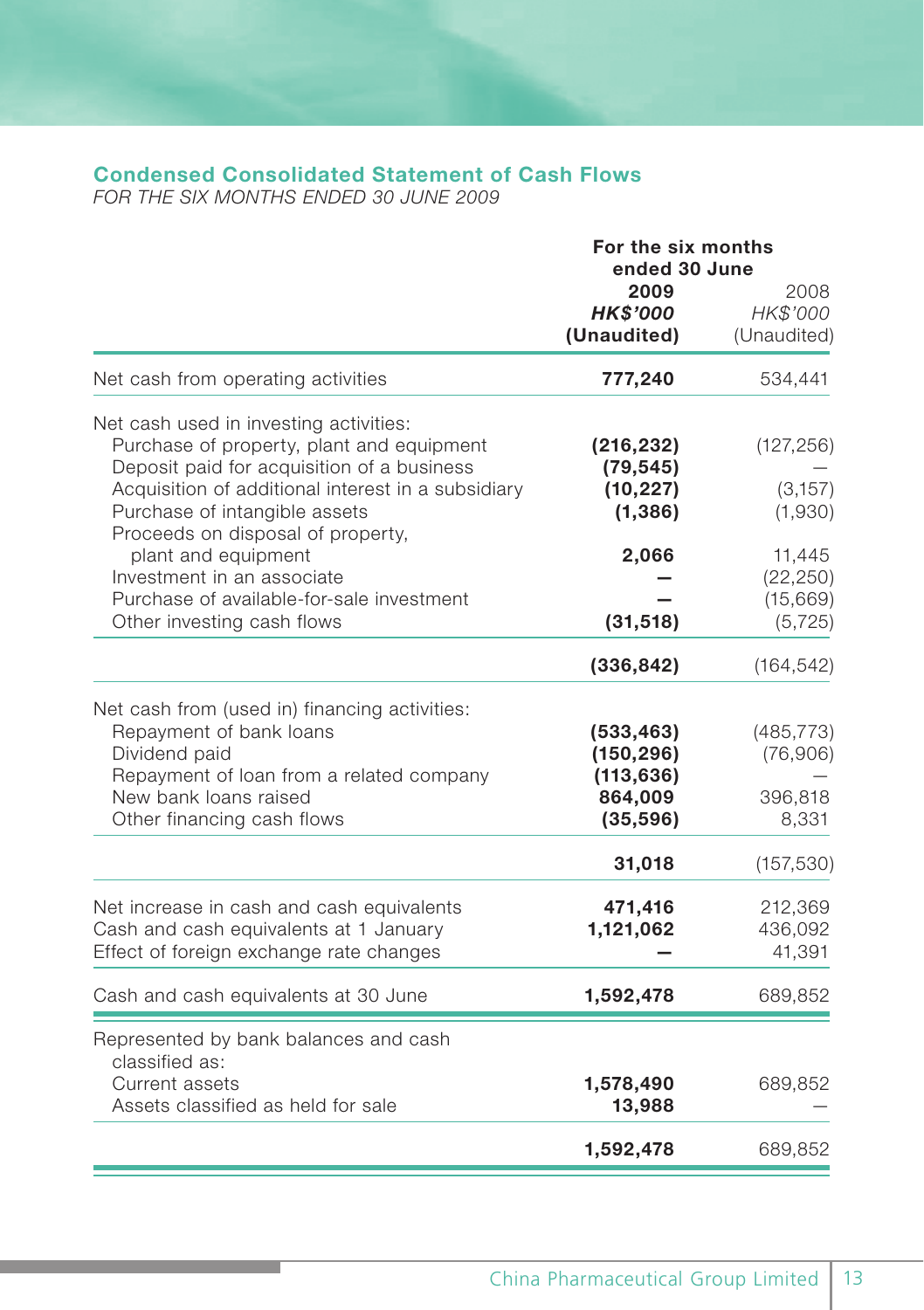# **Notes to the Condensed Consolidated Financial Statements**

*FOR THE SIX MONTHS ENDED 30 JUNE 2009*

#### **1. Basis of preparation**

The condensed consolidated financial statements have been prepared in accordance with the applicable disclosure requirements of Appendix 16 to the Rules Governing the Listing of Securities on The Stock Exchange of Hong Kong Limited (the "Listing Rules") and with Hong Kong Accounting Standard 34 "Interim Financial Reporting" issued by the Hong Kong Institute of Certified Public Accountants (the "HKICPA").

#### **2. Principal accounting policies**

The condensed consolidated financial statements have been prepared on the historical cost basis except for certain financial instruments, which are measured at fair values.

The accounting policies used in the condensed consolidated financial statements are consistent with those followed in the preparation of the annual financial statements of the Company and its subsidiaries ("the Group") for the year ended 31 December 2008.

In the current interim period, the Group has applied, for the first time, a number of new and revised standards, amendments and interpretations ("new and revised HKFRSs") issued by the HKICPA, which are effective for the Group's financial year beginning on 1 January 2009.

HKAS 1 (Revised 2007) "Presentation of Financial Statements" has introduced a number of terminology changes, including revised titles for the condensed consolidated financial statements, an introduction of condensed consolidated statement of comprehensive income, and has resulted in a number of changes in presentation and disclosure.

HKFRS 8 "Operating Segments" is a disclosure standard that requires the identification of operating segments to be performed on the same basis as financial information that is reported internally for the purpose of allocating resources between segments and assessing their performance. The predecessor standard, HKAS 14 "Segment Reporting", required the identification of two sets of segments (business and geographical) using a risks and returns approach. In the past, the Group's reporting format was business segments. The application of HKFRS 8 has not resulted in a redesignation of the Group's reportable segments as compared with the reportable segments determined in accordance with HKAS 14 (see note 3).

The adoption of the new and revised HKFRSs has had no material effect on the reported results and financial position of the Group for the current or prior accounting periods. Accordingly, no prior period adjustment has been recognised.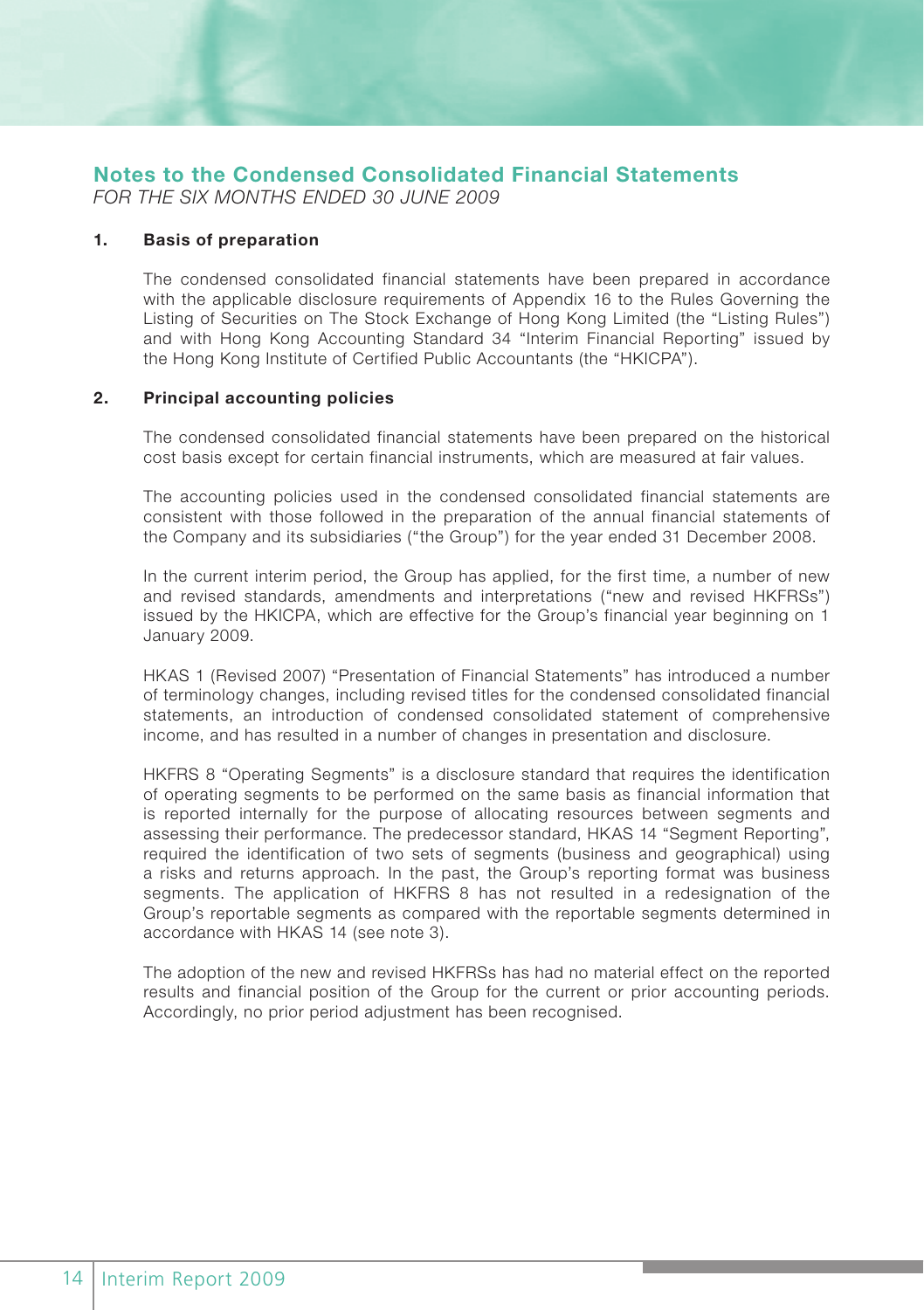#### **2. Principal accounting policies** *(continued)*

The Group has not early applied the following new or revised standards, amendments or interpretations that have been issued but are not yet effective.

| HKFRSs (Amendments)        | Amendment to HKFRS 5 as part of Improvements to                     |
|----------------------------|---------------------------------------------------------------------|
|                            | HKFRSs issued in 2008 <sup>1</sup>                                  |
| <b>HKFRSs (Amendments)</b> | Improvements to HKFRSs issued in 2009 <sup>2</sup>                  |
| HKAS 27 (Revised 2008)     | Consolidated and Separate Financial Statements <sup>1</sup>         |
| HKAS 39 (Amendment)        | Eligible Hedged Items <sup>1</sup>                                  |
| HKFRS 1 (Amendment)        | Additional Exemptions for First-time Adopters <sup>3</sup>          |
| HKFRS 2 (Amendment)        | Group Cash-settled Share-based Payment<br>Transactions <sup>3</sup> |
| HKFRS 3 (Revised 2008)     | Business Combinations <sup>1</sup>                                  |
|                            |                                                                     |
| $HK(IFRIC) - Int 17$       | Distributions of Non-cash Assets to Owners <sup>1</sup>             |
| $HK(IFRIC) - Int 18$       | Transfers of Assets from Customers <sup>4</sup>                     |

- 1 Effective for annual periods beginning on or after 1 July 2009
- $\overline{2}$  Amendments that are effective for annual periods beginning on or after 1 July 2009 or 1 January 2010, as appropriate
- Effective for annual periods beginning on or after 1 January 2010 4
- Effective for transfers on or after 1 July 2009

The adoption of HKFRS 3 (Revised 2008) may affect the Group's accounting for business combination for which the acquisition date is on or after 1 January 2010. HKAS 27 (Revised 2008) will affect the accounting treatment for changes in the Group's ownership interest in a subsidiary.

The directors of the Company anticipate that the application of the other new or revised standards, amendments or interpretations will have no material impact on the results and the financial position of the Group.

#### **3. Segmental information**

The Group has adopted HKFRS 8 "Operating Segments" with effect from 1 January 2009. HKFRS 8 requires operating segments to be identified on the basis of internal reports about components of the Group that are regularly reviewed by the chief operating decision maker (i.e. the board of directors) in order to allocate resources to segments and to assess their performance. In contrast, the predecessor standard, HKAS 14 required an entity to identify two sets of segments (business and geographical) using a risks and returns approach, with the entity's "system of internal financial reporting to key management personnel" serving only as the starting point for the identification of such segments.

In the past, the Group's primary reporting format was business segments. The application of HKFRS 8 has not resulted in a redesignation of the Group's reportable segments as compared with the primary reportable segments determined in accordance with HKAS 14. Nor has the adoption of HKFRS 8 changed the basis of measurement of segment profit or loss. The Group's reportable segments include the manufacture and sale of (i) intermediates and bulk drugs (including vitamin C series, penicillin series and cephalosporin series), (ii) finished drugs, and (iii) other pharmaceutical related business.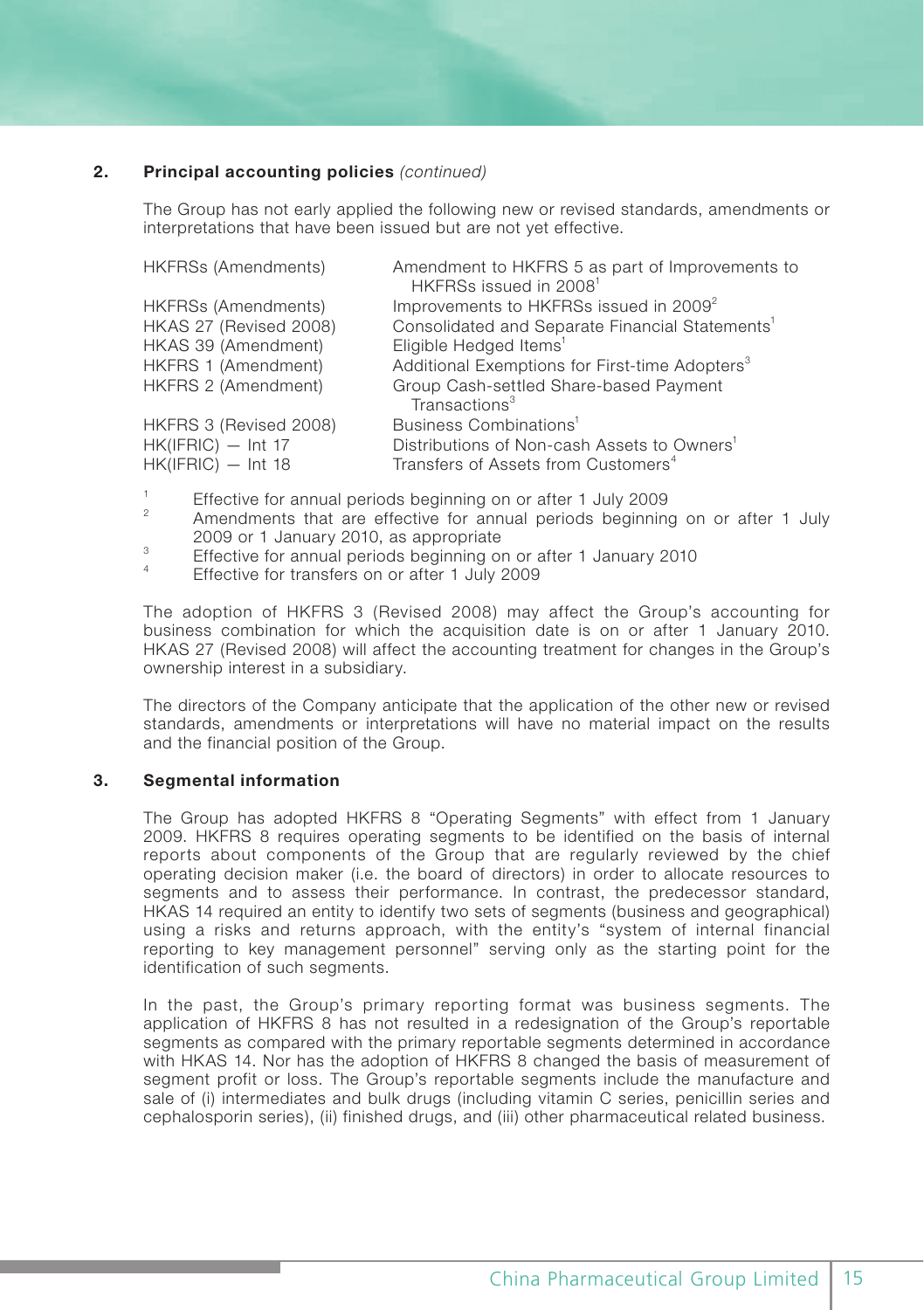### **3. Segmental information** *(continued)*

The following is an analysis of the Group's revenue and results by operating segment for the period under review:

## **For the six months ended 30 June 2009 (Unaudited)**

|                                  |                                        | <b>Intermediates and Bulk Drugs</b>     |                                            |                                      |                           |                                        |                                 |
|----------------------------------|----------------------------------------|-----------------------------------------|--------------------------------------------|--------------------------------------|---------------------------|----------------------------------------|---------------------------------|
|                                  | Vitamin C<br>series<br><b>HK\$'000</b> | Penicillin<br>series<br><b>HK\$'000</b> | Cephalosporin<br>series<br><b>HK\$'000</b> | Finished<br>Drugs<br><b>HK\$'000</b> | Others<br><b>HK\$'000</b> | <b>Eliminations</b><br><b>HK\$'000</b> | Consolidated<br><b>HK\$'000</b> |
| <b>REVENUE</b><br>External sales | 1.230.307                              | 801.180                                 | 366,338                                    | 1.070.149                            | 34.934                    |                                        |                                 |
| Inter-segment sales              | 2.839                                  | 200.217                                 | 149,500                                    |                                      | 273                       | ۰<br>(352, 829)                        | 3,502,908                       |
| TOTAL REVENUE                    | 1.233.146                              | 1.001.397                               | 515,838                                    | 1.070.149                            | 35,207                    | (352, 829)                             | 3,502,908                       |
|                                  |                                        |                                         |                                            |                                      |                           |                                        |                                 |

Inter-segment sales are charged at prevailing market rates.

| SEGMENT PROFIT (LOSS)                    | 668,035 | (27, 708) | 8,780 | 62,485 | 1,455 | 713,047   |
|------------------------------------------|---------|-----------|-------|--------|-------|-----------|
| Unallocated income                       |         |           |       |        |       | 4,359     |
| Unallocated central costs                |         |           |       |        |       | (72, 815) |
| Operating profit                         |         |           |       |        |       | 644,591   |
| Share of results of a jointly controlled |         |           |       |        |       |           |
| entity                                   |         |           |       |        |       | 322       |
| Finance costs                            |         |           |       |        |       | (35, 596) |
| Profit before tax                        |         |           |       |        |       | 609,317   |
| Income tax expense                       |         |           |       |        |       | (72, 049) |
| Profit for the period                    |         |           |       |        |       | 537,268   |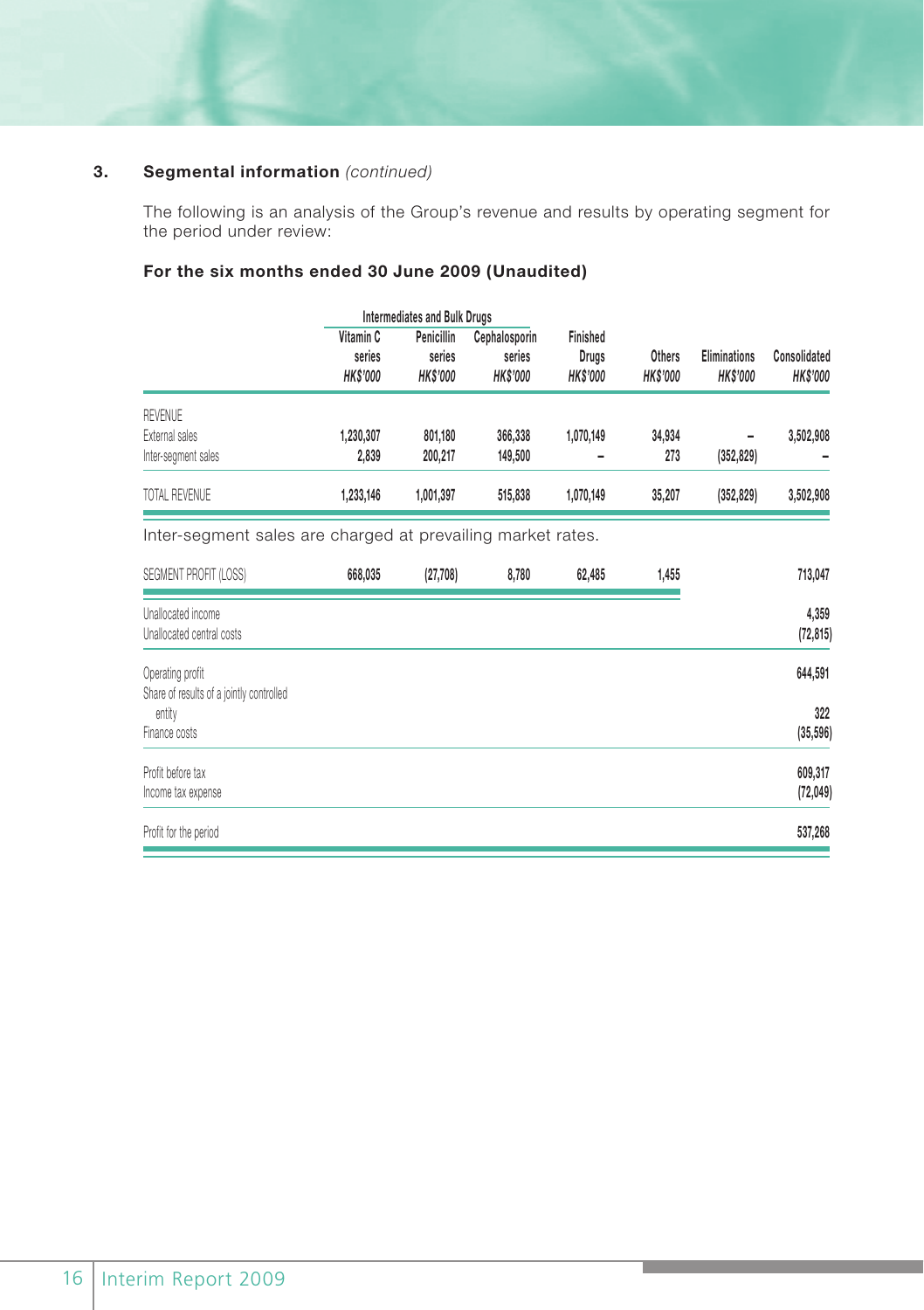### **3. Segmental information** *(continued)*

#### **For the six months ended 30 June 2008 (Unaudited)**

|                     |           | Intermediates and Bulk Drugs |               |          |          |            |              |              |
|---------------------|-----------|------------------------------|---------------|----------|----------|------------|--------------|--------------|
|                     | Vitamin C | Penicillin                   | Cephalosporin | Finished |          |            |              |              |
|                     | series    | series                       |               | series   | Drugs    | Others     | Eliminations | Consolidated |
|                     | HK\$'000  | HK\$'000                     | HK\$'000      | HK\$'000 | HK\$'000 | HK\$'000   | HK\$'000     |              |
| <b>REVENUE</b>      |           |                              |               |          |          |            |              |              |
| External sales      | 892.728   | 1,068,635                    | 342.079       | 959,380  | 33,081   |            | 3,295,903    |              |
| Inter-segment sales | 777       | 292.835                      | 89.175        |          | 914      | (383, 701) |              |              |
| TOTAL REVENUE       | 893.505   | 1,361,470                    | 431,254       | 959,380  | 33,995   | (383, 701) | 3,295,903    |              |

Inter-segment sales are charged at prevailing market rates.

| SEGMENT PROFIT (LOSS)                                       | 365,894 | 177,144 | (2,635) | 69,706 | 1,950 | 612,059            |
|-------------------------------------------------------------|---------|---------|---------|--------|-------|--------------------|
| Unallocated income<br>Unallocated central costs             |         |         |         |        |       | 2,310<br>(14, 784) |
|                                                             |         |         |         |        |       |                    |
| Operating profit                                            |         |         |         |        |       | 599,585            |
| Share of results of a jointly controlled<br>entity          |         |         |         |        |       | 1,108              |
| Share of results of an associate                            |         |         |         |        |       | 1,362              |
| Gain on termination of a derivative<br>financial instrument |         |         |         |        |       | 6,851              |
| Finance costs                                               |         |         |         |        |       | (57, 737)          |
| Profit before tax                                           |         |         |         |        |       | 551,169            |
| Income tax expense                                          |         |         |         |        |       | (105, 586)         |
| Profit for the period                                       |         |         |         |        |       | 445,583            |

Segment profit (loss) represents the profit (loss) earned by each segment without allocation of central administration costs, central advertising costs, share of results of a jointly controlled entity and an associate, derivative transactions and finance costs. This is the measure reported to the board of directors for the purposes of resource allocation and performance assessment.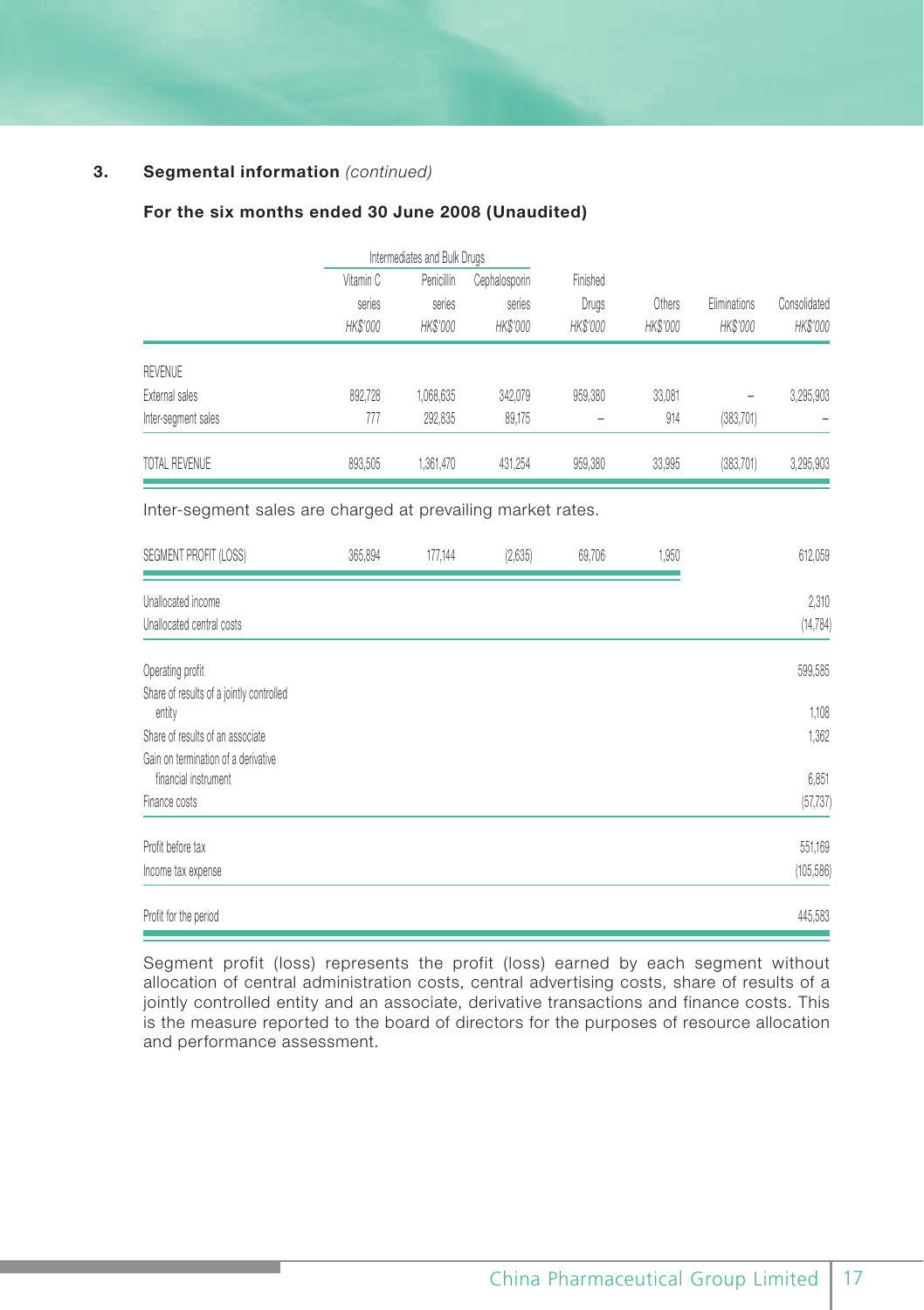### **3. Segmental information** *(continued)*

The following is an analysis of the Group's revenue by geographical market based on the geographical location of customers for the period under review:

|                                                                                                       | For the six months<br>ended 30 June                  |                                                      |
|-------------------------------------------------------------------------------------------------------|------------------------------------------------------|------------------------------------------------------|
|                                                                                                       | 2009<br><b>HK\$'000</b><br>(Unaudited)               | 2008<br>HK\$'000<br>(Unaudited)                      |
| The People's Republic of China (the "PRC")<br>Asia other than the PRC<br>Europe<br>Americas<br>Others | 2,162,267<br>601,618<br>286,873<br>403,953<br>48,197 | 2,138,000<br>614.142<br>292,684<br>205,114<br>45,963 |
|                                                                                                       | 3,502,908                                            | 3,295,903                                            |

The following is an analysis of the Group's assets by operating segment:

|                               | As at<br>30 June<br>2009<br><b>HK\$'000</b><br>(Unaudited) | As at<br>31 December<br>2008<br>HK\$'000<br>(Audited) |
|-------------------------------|------------------------------------------------------------|-------------------------------------------------------|
| Intermediates and Bulk Drugs: |                                                            |                                                       |
| Vitamin C series              | 1,482,693                                                  | 1,386,648                                             |
| Penicillin series             | 2,598,996                                                  | 2,733,880                                             |
| Cephalosporin series          | 1,291,826                                                  | 1,252,745                                             |
| <b>Finished Drugs</b>         | 1,329,183                                                  | 1,186,362                                             |
| Others                        | 320,772                                                    | 187,728                                               |
| Total segment assets          | 7,023,470                                                  | 6.747.363                                             |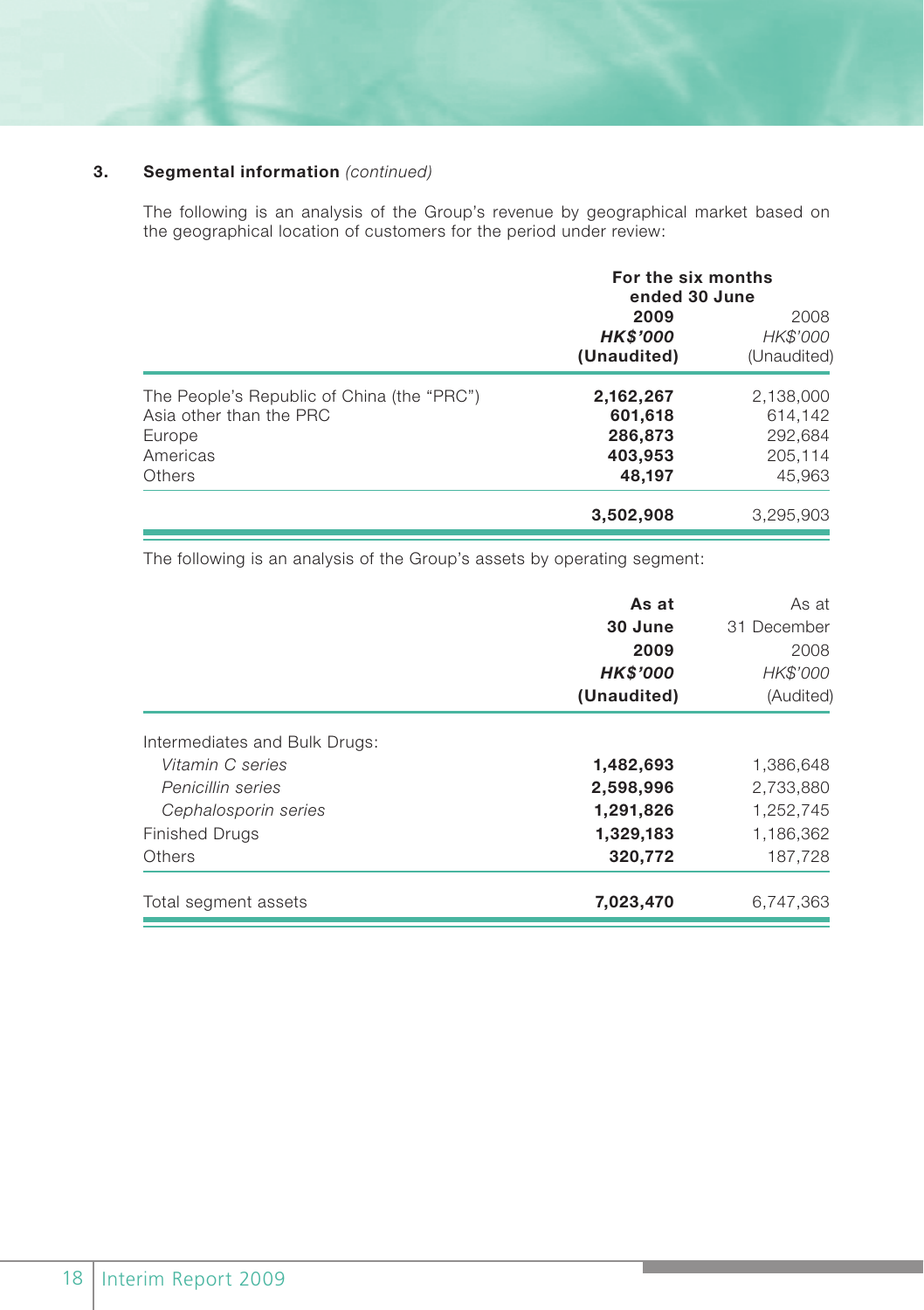#### **4. Profit before tax**

|                                                                                          | For the six months<br>ended 30 June |                                 |
|------------------------------------------------------------------------------------------|-------------------------------------|---------------------------------|
|                                                                                          | 2009<br>HK\$'000<br>(Unaudited)     | 2008<br>HK\$'000<br>(Unaudited) |
| Profit before tax has been arrived at after<br>charging (crediting) the following items: |                                     |                                 |
| Amortisation of intangible assets (included in<br>cost of sales)                         | 9,726                               | 15,656                          |
| Amortisation of prepaid lease payments                                                   | 2,924                               | 2,479                           |
| Depreciation of property, plant and equipment                                            | 231,391                             | 218,097                         |
| Contribution to retirement benefits scheme.                                              |                                     |                                 |
| including those of directors                                                             | 34,873                              | 28,537                          |
| Staff costs, including those of directors                                                | 257,991                             | 239,028                         |
| Loss on disposal of property, plant and                                                  |                                     |                                 |
| equipment (included in other expenses)                                                   | 3,589                               | 49,724                          |
| Net foreign exchange losses                                                              | 4,001                               | 20,967                          |
| Research and development expenses (included                                              |                                     |                                 |
| in other expenses)                                                                       | 23,847                              | 18,080                          |
| Interest income                                                                          | (4,359)                             | (2,310)                         |

For the six months ended 30 June 2008 and 2009, cost of inventories recognised as an expense approximated cost of sales as shown in the condensed consolidated income statement.

#### **5. Income tax expense**

|                                                                                                                                       | For the six months<br>ended 30 June    |                                 |
|---------------------------------------------------------------------------------------------------------------------------------------|----------------------------------------|---------------------------------|
|                                                                                                                                       | 2009<br><b>HK\$'000</b><br>(Unaudited) | 2008<br>HK\$'000<br>(Unaudited) |
| The tax charge comprises:<br>PRC Enterprise Income Tax<br>- Current year<br>- (Over) underprovision in prior years<br>$-$ Tax credits | 107,493<br>(4, 136)<br>(39, 698)       | 97,143<br>1,292                 |
| Deferred taxation                                                                                                                     | 63,659<br>8,390                        | 98,435<br>7,151                 |
|                                                                                                                                       | 72,049                                 | 105,586                         |

No Hong Kong Profits Tax is payable by the Company nor its Hong Kong subsidiaries since they either had no assessable profits or incurred tax losses for both periods. Taxation arising in other jurisdictions is calculated at the rate prevailing in the relevant jurisdictions.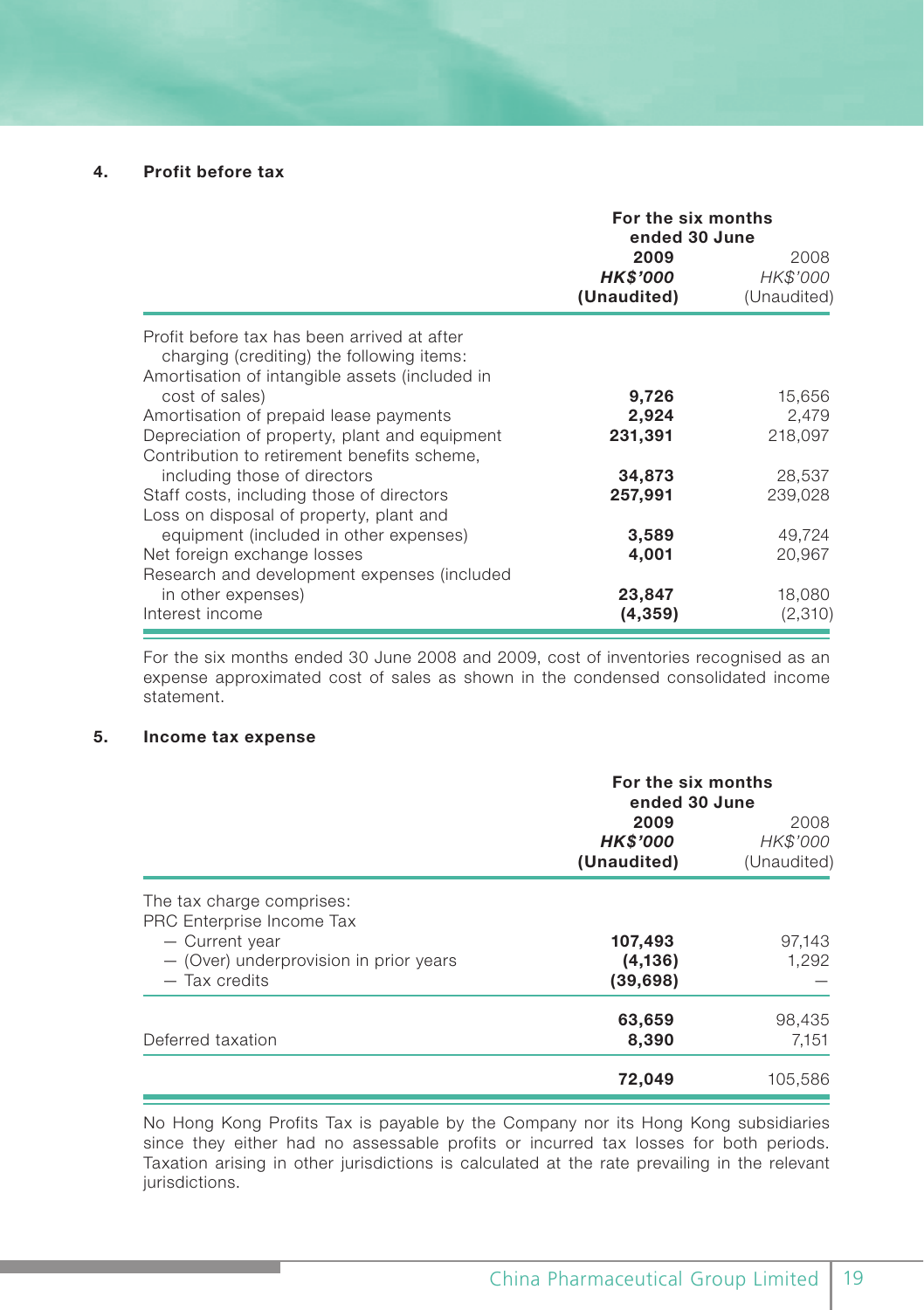### **5. Income tax expense** *(continued)*

Pursuant to the relevant laws and regulations in the PRC, certain subsidiaries of the Company are entitled to exemption from PRC Enterprise Income Tax starting from their first profit-making years, followed by a 50% reduction in tax rate for the next three years. In addition, pursuant to approvals granted by the relevant tax authority, certain subsidiaries of the Company were granted tax credits during the period, which were mainly derived from the following activities:

- a. Tax credit of HK\$896,000 was granted on the basis that a subsidiary of the Company established in the PRC has, instead of making distributions to its foreign shareholder, re-invested certain distributable reserves as capital contribution to a PRC subsidiary of the Company.
- b. Tax credits of HK\$38,802,000 resulted from the purchase of plant and equipment manufactured in the PRC by certain subsidiaries of the Company established in the PRC. The tax credits are calculated with reference to 40% of the cost of the qualifying plant and equipment approved by the relevant tax authority. Such credits were used to offset against current period's tax charges of the relevant subsidiaries.

The tax charge for both periods represents income tax provision which has taken into account of the above-mentioned tax incentives. The basic tax rate of the Group's PRC subsidiaries is 25%, except those which are enjoying the concessionary tax rate of 15% in the relevant special zone in the PRC during the concessionary period ending in 2010.

Pursuant to the approvals by the relevant tax authorities, certain subsidiaries of the Company are qualified as advanced technology enterprises in Hebei Province, the PRC for a period of 3 years from 2008 to 2010. The applicable tax rate for these enterprises is 15% during those years.

As at 30 June 2009, the Group had unused tax losses of HK\$198,699,000 (31.12.2008: HK\$107,890,000) available for offset against future profits. No deferred tax asset has been recognised in respect of such losses due to the unpredictability of future profit streams. Most of the unrecognised tax losses will expire in various dates up to 2014.

In respect of the withholding tax upon the distribution of undistributed retained profits earned by the PRC subsidiaries to the shareholders, a deferred taxation of HK\$8,390,000 (2008: HK\$7,151,000) has been provided for in the condensed consolidated financial statements in respect of the temporary differences attributable to such profits.

There was no other significant unprovided deferred tax for the period or at the end of the reporting period.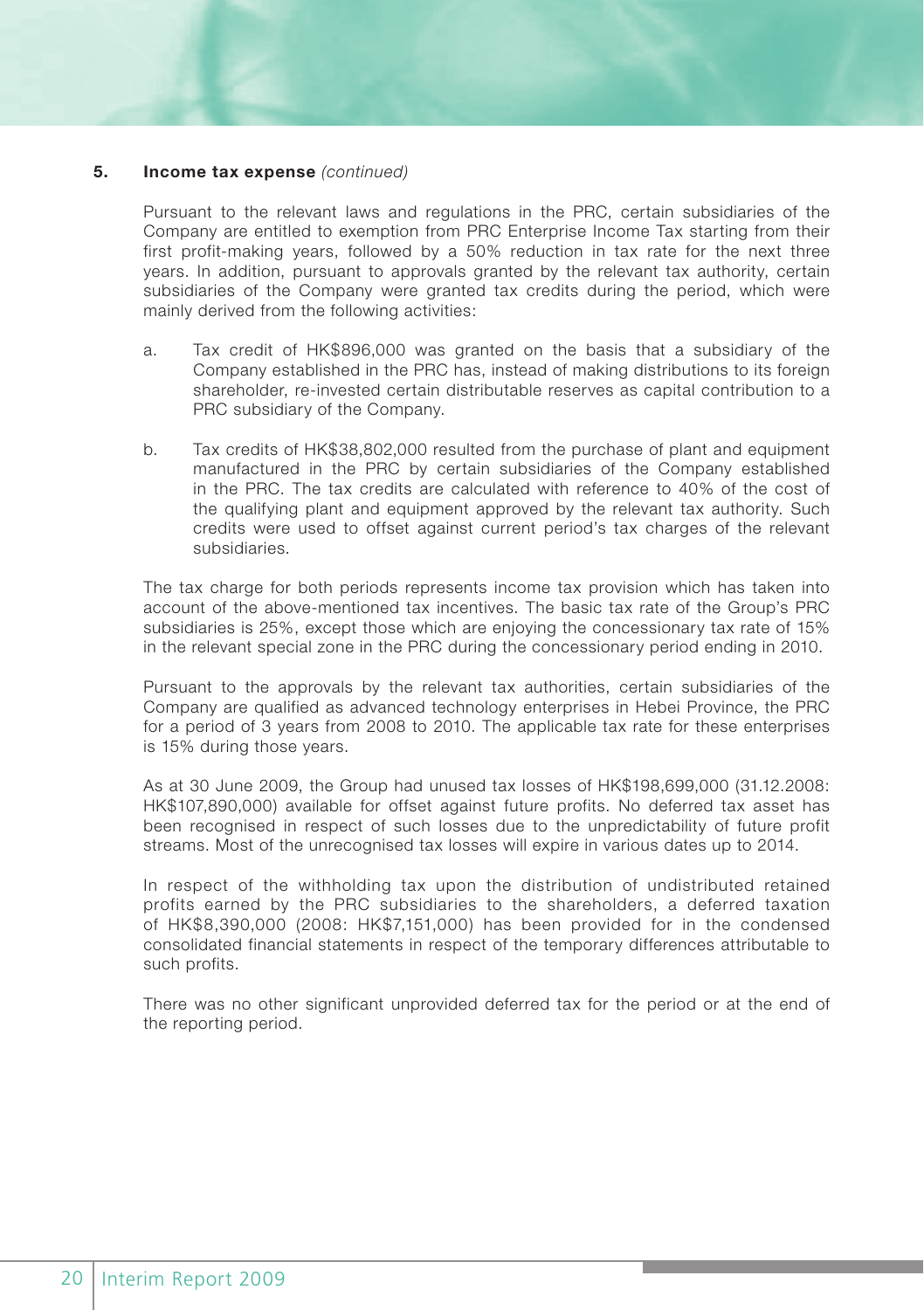#### **6. Dividends**

The directors do not declare the payment of an interim dividend for the six months ended 30 June 2009 (2008: Nil).

During the period, a dividend of HK20 cents per share was paid to shareholders as final dividend for the year ended 31 December 2008 (2008: HK5 cents for the year ended 31 December 2007).

#### **7. Earnings per share**

The calculation of the basic earnings per share for the six months ended 30 June 2009 is based on the unaudited profit for the period attributable to owners of the Company of HK\$532,710,000 (2008: HK\$443,952,000) and 1,534,960,661 (2008: 1,538,124,661) shares in issue during the period.

No diluted earnings per share has been presented for the six months ended 30 June 2008 and 2009 as there were no potential ordinary shares in issue during both periods.

#### **8. Movements in property, plant and equipment**

During the period, the Group spent HK\$233,982,000 (2008: HK\$86,685,000) on acquisition of property, plant and equipment in order to upgrade its manufacturing capabilities.

In addition, the Group disposed of certain property, plant and equipment with a carrying amount of HK\$8,267,000 (2008: HK\$67,951,000), resulting in a loss of HK\$3,589,000 (2008: HK\$49,724,000).

#### **9. Pledged bank deposits**

As at 30 June 2009, the Group had pledged bank deposits of HK\$891,000 (31.12.2008: HK\$2,048,000) to banks for the acquisition of property, plant and equipment and the deposits were classified as non-current assets.

As at 30 June 2009, the Group had also pledged bank deposits of HK\$37,034,000 (31.12.2008: Nil) to banks to secure short-term banking facilities granted to the Group and the deposits were therefore classified as current assets.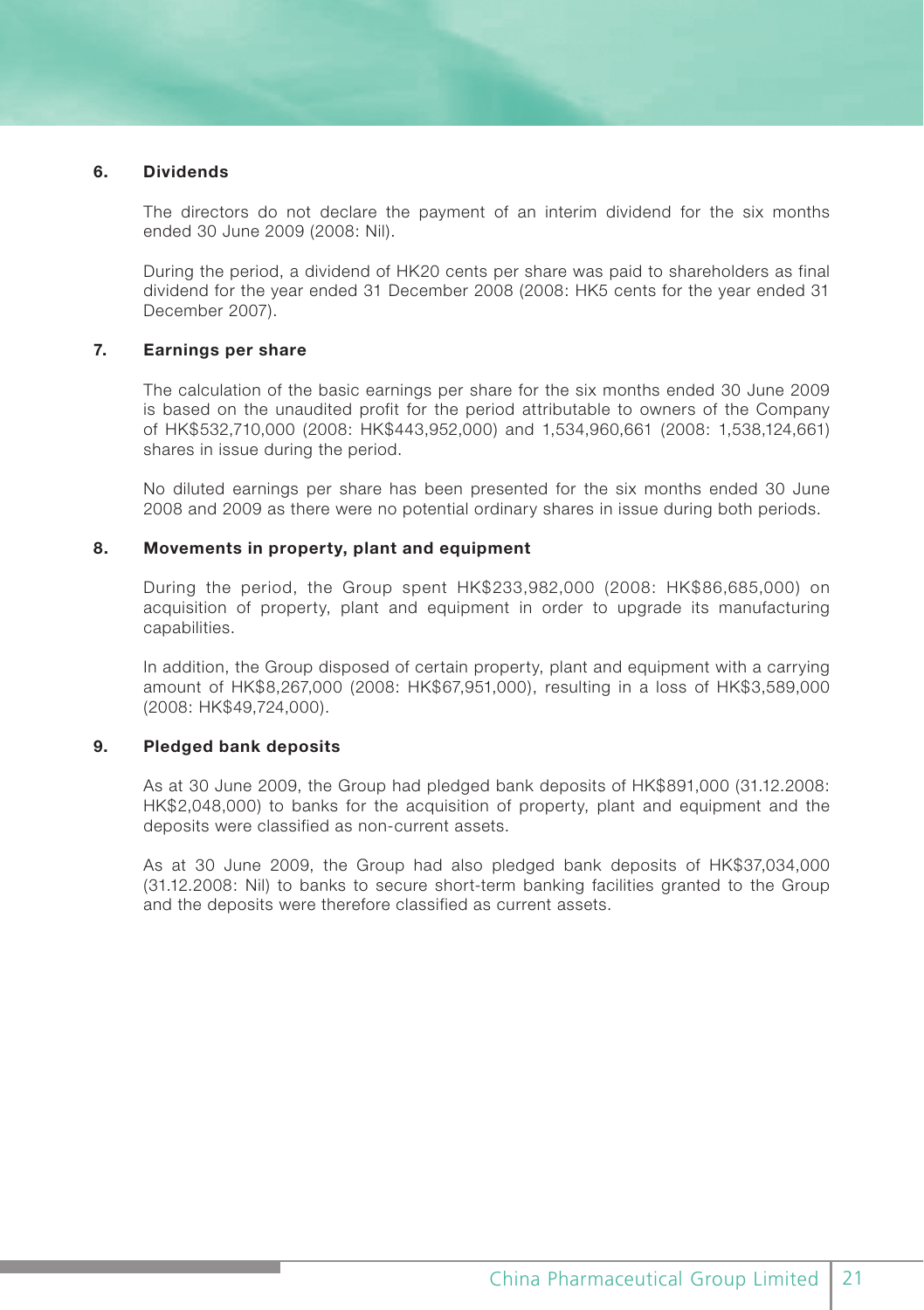#### **10. Trade and other receivables/Bills receivables**

|                                               | As at<br>30 June<br>2009<br><b>HK\$'000</b><br>(Unaudited) | As at<br>31 December<br>2008<br>HK\$'000<br>(Audited) |
|-----------------------------------------------|------------------------------------------------------------|-------------------------------------------------------|
| Trade receivables<br><b>Bills receivables</b> | 901,500<br>444,917                                         | 710,355<br>297,382                                    |
| Other receivables                             | 1,346,417<br>228,038                                       | 1,007,737<br>197,739                                  |
|                                               | 1,574,455                                                  | 1,205,476                                             |

The Group allows a general credit period up to 90 days to its trade customers. Trade and other receivables of HK\$28,934,000 (31.12.2008: Nil) have been classified as part of a disposal group held for sale (see note 12).

The following is an analysis of trade and bills receivables by age, presented based on invoice date. The analysis below includes those classified as part of a disposal group held for sale, net of allowance of doubtful debts.

| As at           | As at       |
|-----------------|-------------|
| 30 June         | 31 December |
| 2009            | 2008        |
| <b>HK\$'000</b> | HK\$'000    |
| (Unaudited)     | (Audited)   |
| 1,259,611       | 963,307     |
| 81,658          | 41,837      |
| 5,148           | 2,593       |
| 1,346,417       | 1,007,737   |
|                 |             |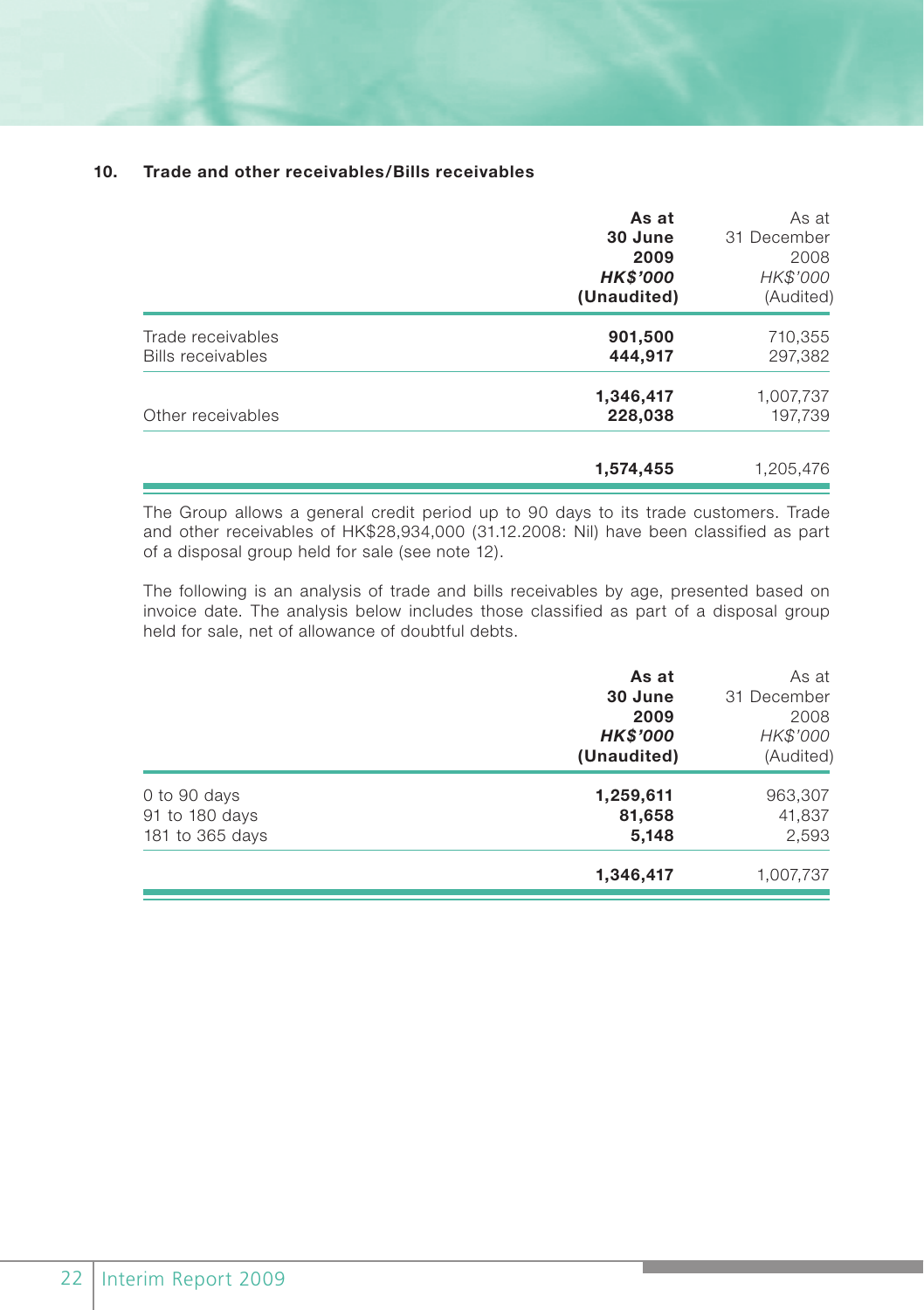#### **11. Related party disclosures**

During the period, the Group had significant transactions and balances with related parties, some of which are also deemed to be connected parties pursuant to the Listing Rules. The significant transactions with these companies during the period, and balances with them at end of the reporting period, are as follows:

#### *(i) Related and connected parties*

|                                                                                                   | Nature of transactions/                                                                                                                                | For the six months<br>ended 30 June                        |                                                       |
|---------------------------------------------------------------------------------------------------|--------------------------------------------------------------------------------------------------------------------------------------------------------|------------------------------------------------------------|-------------------------------------------------------|
| Name of company                                                                                   | balances                                                                                                                                               | 2009<br><b>HK\$'000</b><br>(Unaudited)                     | 2008<br>HK\$'000<br>(Unaudited)                       |
| Shijiazhuang Pharmaceutical Group<br>Company Limited ("SPG") and its                              |                                                                                                                                                        |                                                            |                                                       |
| subsidiaries, (the "SPG Group"), a                                                                | Purchase of raw materials (note a)                                                                                                                     | 89,237                                                     | 107,696                                               |
| fellow subsidiary of the Company under<br>common control by Legend Holdings                       | Sale of raw materials (note b)<br>Rental expenses (note c)                                                                                             | 55<br>3,808                                                | 2,805                                                 |
| Limited, the controlling shareholder of                                                           | Interest expenses on loans from                                                                                                                        |                                                            |                                                       |
| the Company                                                                                       | SPG (note d)                                                                                                                                           | 1,662                                                      | 40                                                    |
|                                                                                                   |                                                                                                                                                        | As at<br>30 June<br>2009<br><b>HK\$'000</b><br>(unaudited) | As at<br>31 December<br>2008<br>HK\$'000<br>(Audited) |
|                                                                                                   | Balance due to the SPG Group<br>$-$ trade payables (note e)<br>$-$ other payables (note e)<br>- short-term loans (note d)<br>- long-term loan (note d) | (3,967)<br>(17, 315)<br>(8,382)                            | (17, 711)<br>(14, 375)<br>(8,382)<br>(113, 636)       |
| Massive Giant Group Limited<br>("Massive Giant"), the immediate<br>holding company of the Company | Balance due to Massive Giant<br>- dividend payable                                                                                                     | (156, 696)                                                 |                                                       |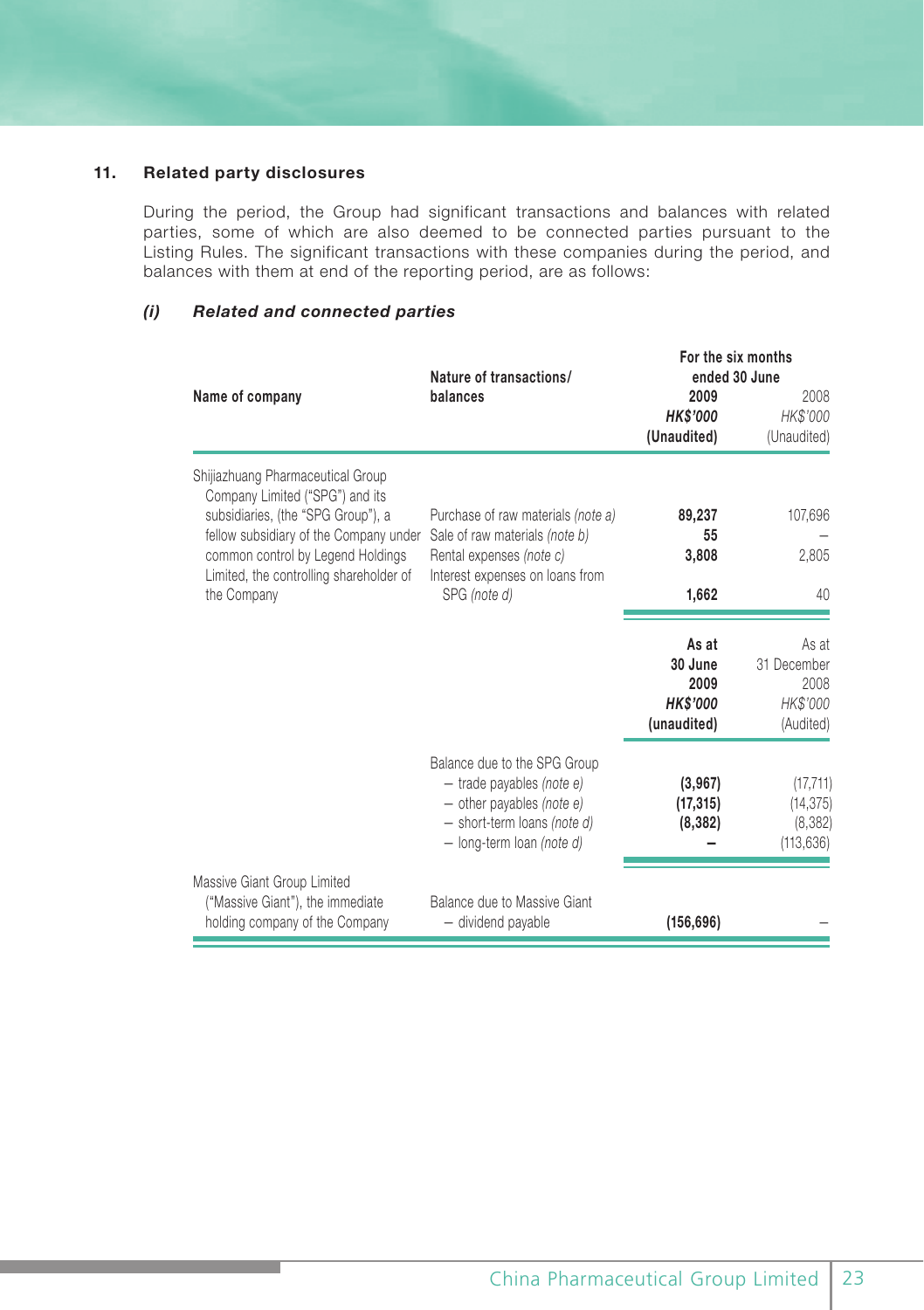#### *(i) Related and connected parties (continued)*

As at 30 June 2009, a facility in the aggregate amount of RMB510,000,000 (31.12.2008: RMB510,000,000) was made available by a bank in the PRC to SPG and certain subsidiaries of the Company for RMB250,000,000 and RMB260,000,000, respectively. The facility is a general working capital facility available up to December 2009. As a condition under the facility, Massive Giant, the immediate holding company, has pledged 480,000,000 ordinary shares of the Company in favour of the bank as security. At 30 June 2009, the extent of such facility utilised by the Group amounted to RMB50,000,000 (31.12.2008: RMB50,000,000).

As at 30 June 2009, SPG had also given corporate guarantees to banks in the PRC to secure the loan facilities to the extent of RMB490,000,000 (31.12.2008: RMB362,400,000) granted to the Group. At 30 June 2009, the extent of utilisation by the Group amounted to RMB440,000,000 (31.12.2008: RMB362,400,000).

|                                                                                                      | Nature of transactions/                                                                                                       | For the six months                                         | ended 30 June                                         |
|------------------------------------------------------------------------------------------------------|-------------------------------------------------------------------------------------------------------------------------------|------------------------------------------------------------|-------------------------------------------------------|
| Name of company                                                                                      | balances                                                                                                                      | 2009<br><b>HK\$'000</b><br>(Unaudited)                     | 2008<br>HK\$'000<br>(Unaudited)                       |
| Hebei Huarong Pharmaceutical Co., Ltd.<br>("Huarong"), a jointly controlled entity                   | Purchase of raw materials (note b)<br>Provision of utility services by the                                                    | 37,839                                                     | 24,638                                                |
| of the Group                                                                                         | Group (note f)                                                                                                                | 5,162                                                      | 4,967                                                 |
| Siping City Fine Chemicals Product<br>Company Limited ("Siping"), a former<br>associate of the Group | Sale of finished goods (note b)                                                                                               |                                                            | 13,929                                                |
|                                                                                                      |                                                                                                                               | As at<br>30 June<br>2009<br><b>HK\$'000</b><br>(Unaudited) | As at<br>31 December<br>2008<br>HK\$'000<br>(Audited) |
| Huarong                                                                                              | Balance due from Huarong<br>- dividend receivables<br>$-$ other receivables <i>(note e)</i><br>$-$ trade receivables (note e) | 6,122<br>6,079                                             | 6,122<br>6,815<br>547                                 |
|                                                                                                      |                                                                                                                               | 12,201                                                     | 13,484                                                |

#### *(ii) Other related parties*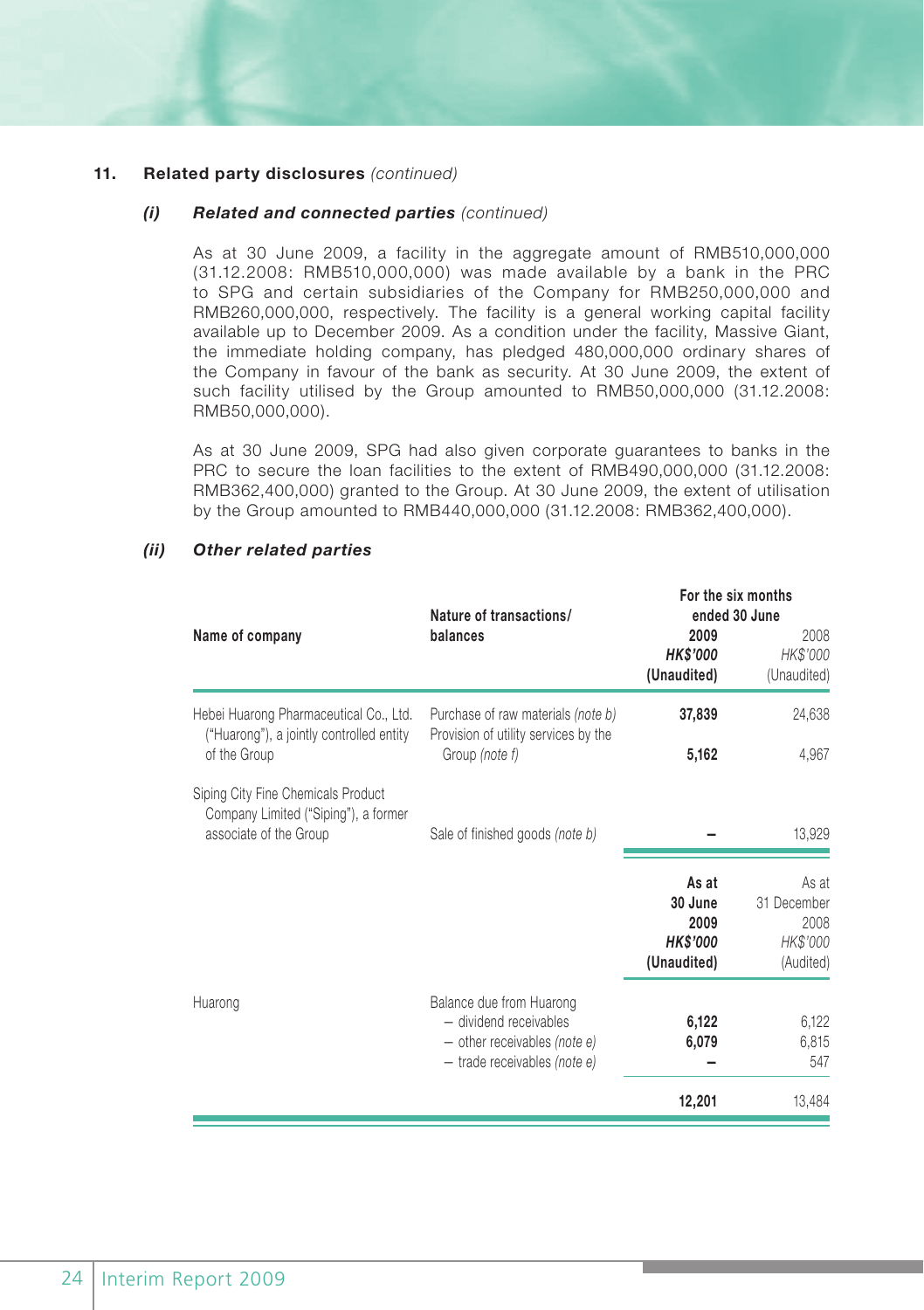#### *(iii) Connected party*

|                                                                                                                                        | Nature of transactions/                                             |                                                            | For the six months<br>ended 30 June                   |
|----------------------------------------------------------------------------------------------------------------------------------------|---------------------------------------------------------------------|------------------------------------------------------------|-------------------------------------------------------|
| Name of company                                                                                                                        | balances                                                            | 2009<br><b>HK\$'000</b><br>(Unaudited)                     | 2008<br>HK\$'000<br>(Unaudited)                       |
| Guangdong Titan Pharmaceutical<br>Co., Ltd. ("Guangdong Titan"),<br>a wholly-owned subsidiary of the<br>minority shareholder of Siping | Sale of finished goods (note q)                                     | 42,844                                                     |                                                       |
|                                                                                                                                        |                                                                     | As at<br>30 June<br>2009<br><b>HK\$'000</b><br>(Unaudited) | As at<br>31 December<br>2008<br>HK\$'000<br>(Audited) |
| Guangdong Titan                                                                                                                        | Balance due from Guangdong<br>Titan - trade receivables<br>(note e) | 36,792                                                     | 23,063                                                |

#### *(iv) Compensation of key management personnel*

The remuneration of key management personnel of the Group during the period is as follows:

|                                                 | For the six months<br>ended 30 June    |                                 |
|-------------------------------------------------|----------------------------------------|---------------------------------|
|                                                 | 2009<br><b>HK\$'000</b><br>(Unaudited) | 2008<br>HK\$'000<br>(Unaudited) |
| Short-term benefits<br>Post-employment benefits | 4,175<br>312                           | 4,834<br>320                    |
|                                                 | 4.487                                  | 5.154                           |

The above remuneration is determined by the remuneration committee having regard to the Group's operating results, performance of individuals and market trends.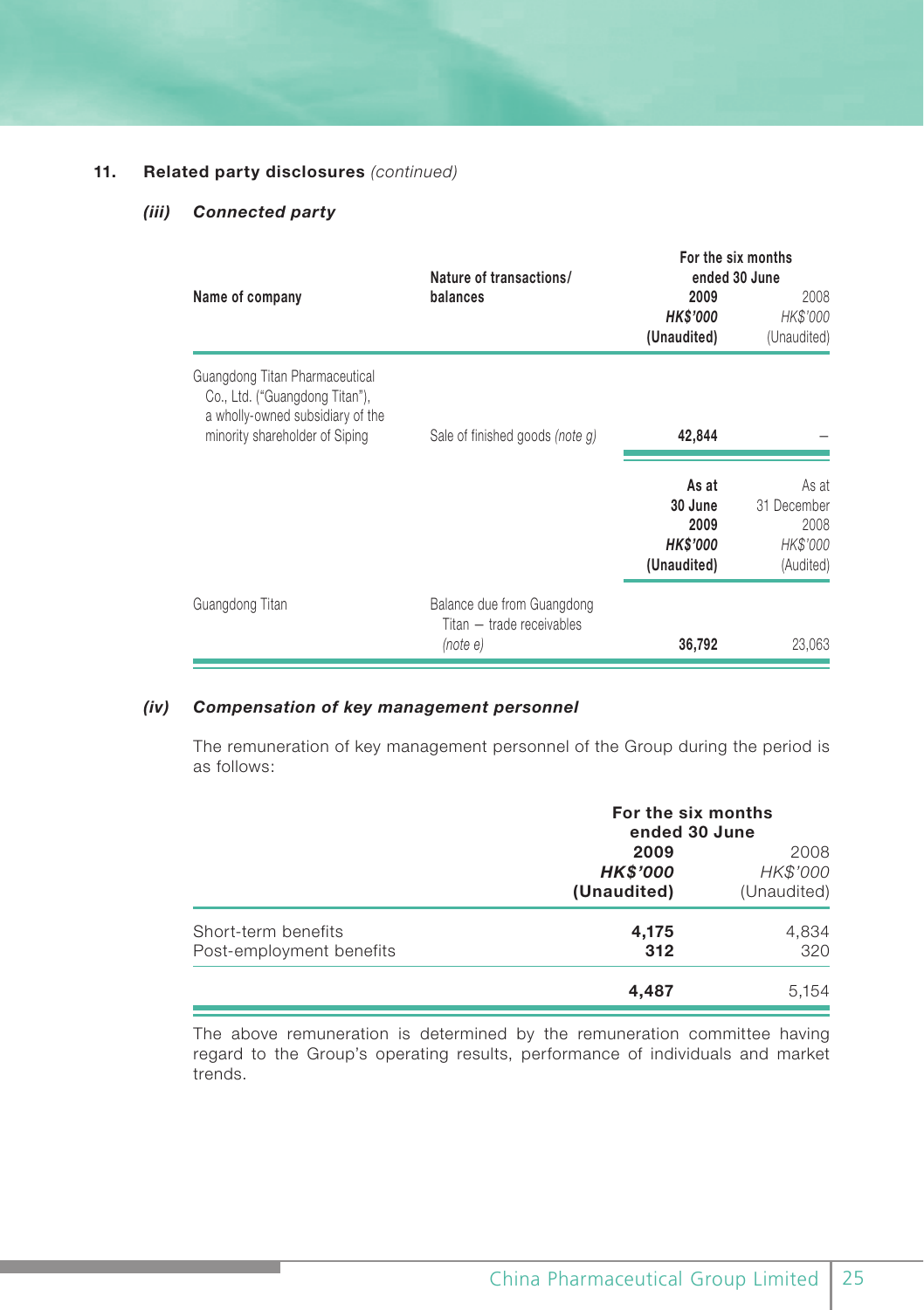*Notes:*

(a) During the period, the Group purchased chemical products from Hebei Hong Yuan Chemical Co., Ltd. ("Hong Yuan"), a subsidiary of the SPG Group, as raw materials for production pursuant to an agreement dated 29 November 2007 for a term of three years from 1 January 2008 to 31 December 2010. By entering into the above connected transactions, the Group would be benefited from having a reliable source of supply of raw materials from Hong Yuan.

In the opinion of the directors, the purchase price of such products have been reached after arm's length negotiation between the Group and Hong Yuan by reference to market price either on normal commercial terms, or if there is no available comparison, on terms no less favorable than those which may be obtained by the Group from independent third parties.

- (b) The directors consider that the transactions were carried out with reference to the market prices and in the normal course of business of the Group.
- (c) On 5 July 2005, Shijiazhuang Pharma Group Zhongnuo Pharmaceutical (Shijiazhuang) Co., Ltd. ("Zhongnuo"), a wholly-owned subsidiary of the Group, entered into a lease agreement with SPG whereby Zhongnuo leased two factory buildings and a staff dormitory located in Shijiazhuang, Hebei Province, the PRC from SPG for a term of three years commencing on 5 July 2005 with the monthly rental of RMB408,595. Upon the expiry of the lease agreement on 4 July 2008, Zhongnuo has continued to rent the premises from SPG for an eight months period to 4 March 2009 by entering into a supplementary agreement with SPG, with the monthly rental remained unchanged.

On 5 March 2009, Zhongnuo and SPG renewed the agreement for another term of three years commencing on 5 March 2009, with the revised monthly rental of RMB427,108. Details of these are set out in the announcement of the Company dated 5 March 2009.

On 20 July 2002, Zhongnuo entered into an agreement with SPG to lease four factory buildings and a piece of land located in Shijiazhuang, Hebei Province, the PRC from SPG for a term of twenty years. The lease agreement was subject to a rental adjustment every three years. The monthly rental was revised on 1 August 2008 for a term of three years with the monthly rental revising from RMB92,500 to RMB138,033.

The Group's rental expenses were paid in accordance with the relevant tenancy agreements.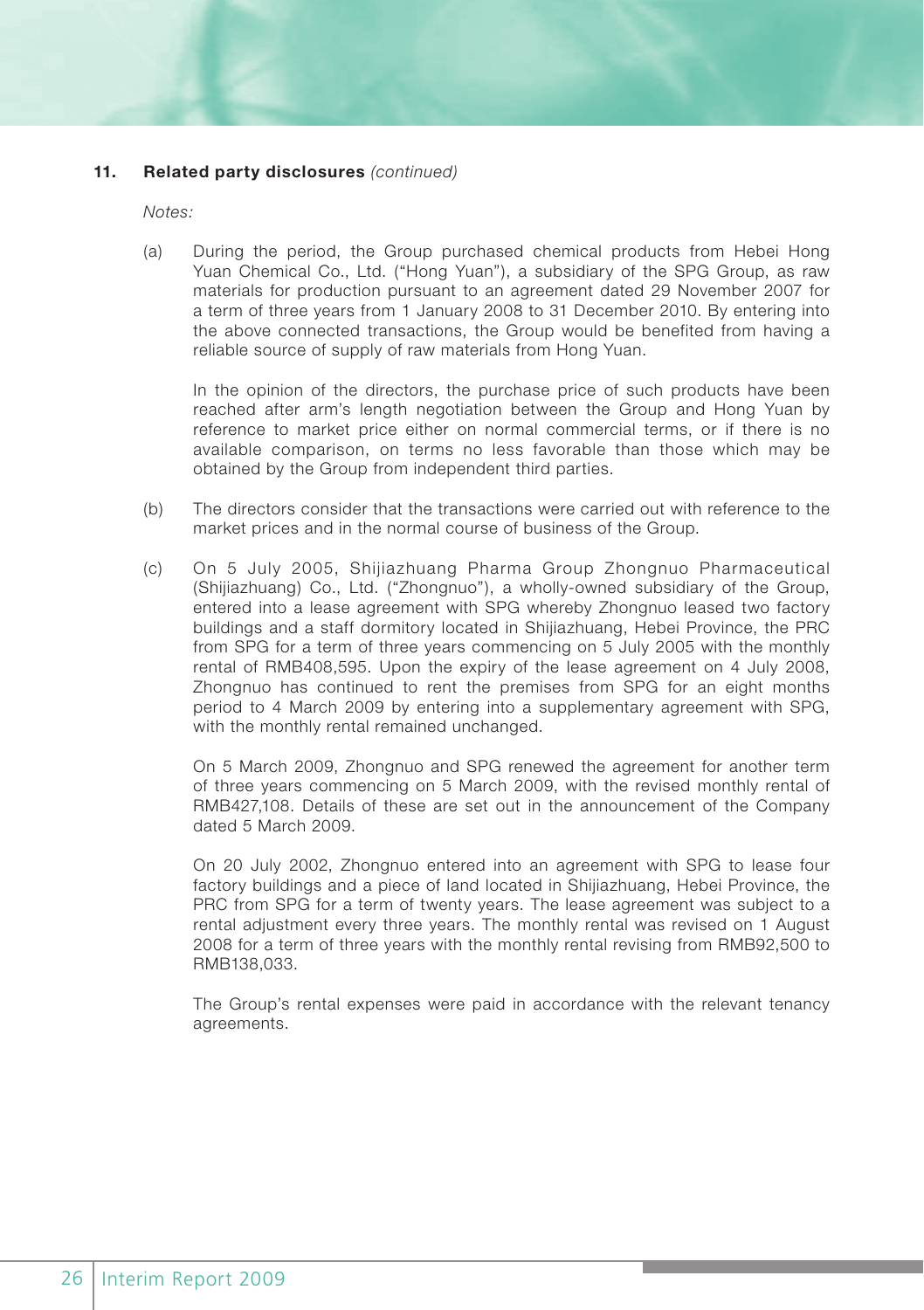#### *Notes: (continued)*

(d) Short-term loans represent interest-free loans obtained from SPG which are repayable on demand.

 Long-term loan as at 31 December 2008 represented a loan from SPG which bore interest at the rate of 7.5% per annum. The loan was fully repaid during the current period.

- (e) At the balance sheet date, these amounts were aged within one year.
- (f) The transactions were carried out based on the actual costs of utilities incurred by the Group.
- (g) Following the additional acquisition of 20% equity interest in its associate, Siping on 29 July 2008, Siping became a 60% owned subsidiary of the Group. At the same date, Siping and Guangdong Titan entered into an agreement in relation to the sales of pharmaceutical intermediate products, which constitute connected transactions, for a term commencing from 29 July 2008 to 28 July 2011. By entering into the agreement, the Group would be able to maintain business relationship with its existing customer, Guangdong Titan, for sales of its products.

The directors consider that the transactions have been transacted on normal commercial terms, which are fair and reasonable and in the interests of the shareholders of the Company as a whole.

#### **12. Disposal group classified as held for sale**

On 22 May 2009, the Company entered into an asset swap agreement (the "Asset Swap Agreement") with China Charmaine Pharmaceutical Company Limited ("China Charmaine"), a company wholly-owned by SPG. Pursuant to the Asset Swap Agreement, the Company agreed to transfer its 100% equity interest in its subsidiary, Shijiazhuang Pharma Group NBP Pharmaceutical Co., Ltd. ("NBP"), to China Charmaine and China Charmaine agreed to transfer its 100% equity interest in Hong Yuan to the Company at a consideration of HK\$125,000,000. NBP is principally engaged in the manufacture and sale of pharmaceutical products, mainly butylphthalide soft capsule, a medicine for treating ischemic stroke. Hong Yuan is principally engaged in the manufacture and sale of chemical products which are raw materials for the Group's production. Further details are set out in the announcement of the Company dated 22 May 2009.

The group of assets and liabilities of NBP constituted a disposal group which is classified as held for sale and are separately presented in the condensed consolidated statement of financial position as at 30 June 2009. NBP ceased to be a subsidiary of the Group upon the completion of the asset swap in July 2009.

The proceeds of disposal are expected to exceed the net carrying amount of the relevant assets and liabilities and, accordingly, no impairment loss has been recognised on NBP.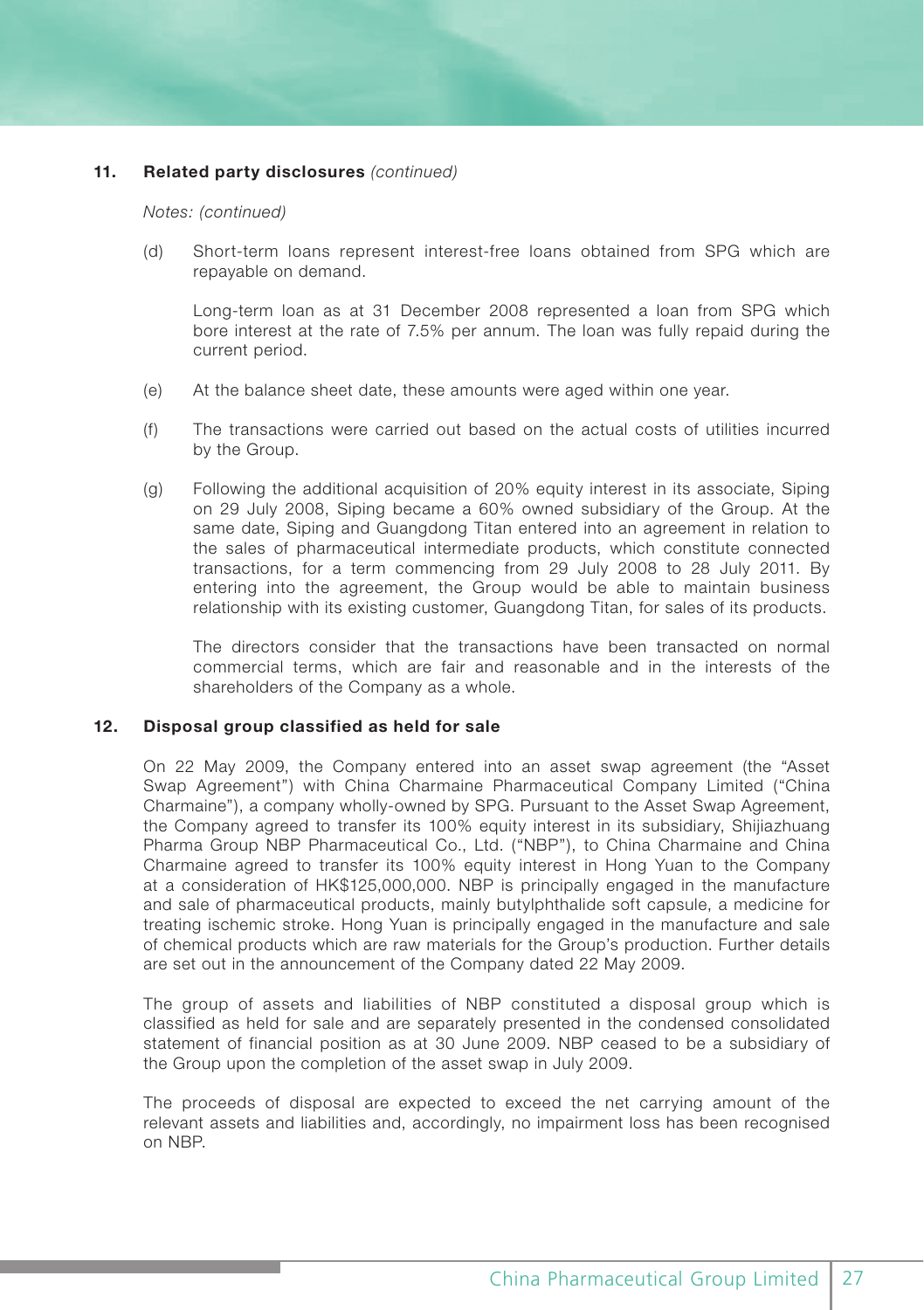# **12. Disposal group classified as held for sale** *(continued)*

Major classes of assets and liabilities of NBP as at 30 June 2009 are as follows:

|                                                                | As at<br>30 June 2009<br><b>HK\$'000</b> |
|----------------------------------------------------------------|------------------------------------------|
|                                                                | (Unaudited)                              |
| Property, plant and equipment                                  | 141,704                                  |
| Prepaid lease payments (non-current)                           | 11,736                                   |
| Intangible Assets                                              | 9,801                                    |
| Pledged bank deposits (non-current)                            | 307                                      |
| Inventories                                                    | 8,846                                    |
| Trade and other receivables                                    | 28,934                                   |
| Prepaid lease payments (current)                               | 364                                      |
| Bank balances and cash                                         | 13,988                                   |
| Assets classified as held for sale                             | 215,680                                  |
| Trade and other payables                                       | 18,456                                   |
| Amounts due to related companies                               | 1,013                                    |
| Loans from a related company                                   | 8,382                                    |
| Liabilities associated with assets classified as held for sale | 27,851                                   |
| Amounts due to fellow subsidiaries eliminated on consolidation | 74,952                                   |

# **13. Trade and other payables/Bills payables**

|                                  | As at<br>30 June<br>2009<br><b>HK\$'000</b><br>(Unaudited) | As at<br>31 December<br>2008<br>HK\$'000<br>(Audited) |
|----------------------------------|------------------------------------------------------------|-------------------------------------------------------|
| Trade payables<br>Bills payables | 628,412<br>451,136                                         | 638,593<br>253,409                                    |
| Other payables                   | 1,079,548<br>759,303                                       | 892,002<br>764.772                                    |
|                                  | 1,838,851                                                  | 1,656,774                                             |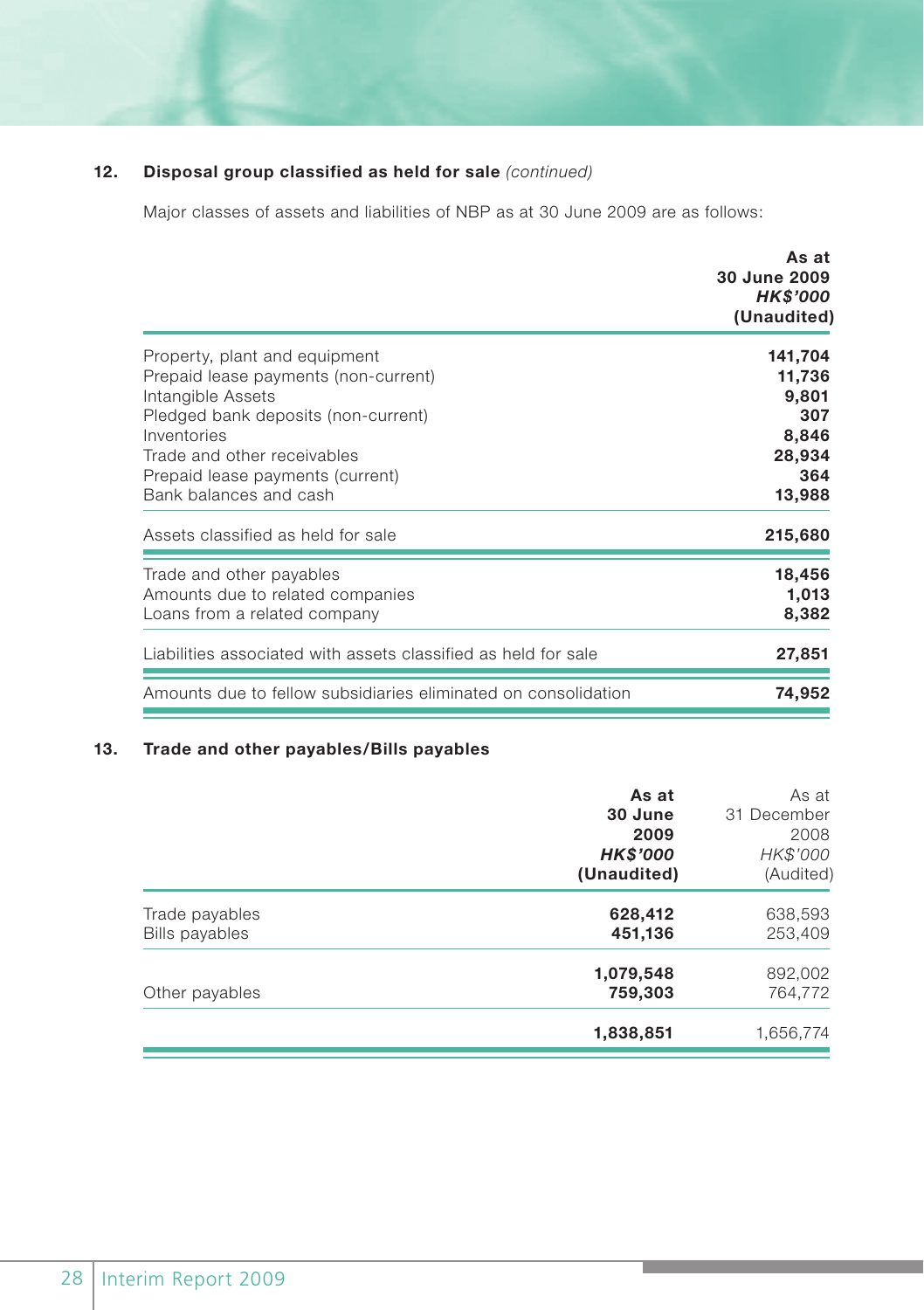#### **13. Trade and other payables/Bills payables** *(continued)*

The following is an analysis of trade and bills payables by age, presented based on the invoice date. The analysis below includes those classified as part of a disposal group held for sale (see note 12).

|                                                                         | As at<br>30 June<br>2009<br><b>HK\$'000</b><br>(Unaudited) | As at<br>31 December<br>2008<br>HK\$'000<br>(Audited) |
|-------------------------------------------------------------------------|------------------------------------------------------------|-------------------------------------------------------|
| 0 to 90 days<br>91 to 180 days<br>181 to 365 days<br>More than 365 days | 943,973<br>64,779<br>24,706<br>46,090                      | 745,560<br>46,094<br>37,208<br>63,140                 |
|                                                                         | 1,079,548                                                  | 892,002                                               |

#### **14. Unsecured bank loans**

During the period, the Group obtained new bank loans of HK\$864,009,000 (2008: HK\$396,818,000). The loans carry interest at prevailing market rates ranging from 0.67% to 8.22% (31.12.2008: 0.69% to 8.22%) per annum. The proceeds were used to finance the general operations of the Group and the acquisition of property, plant and equipment.

In addition, the Group repaid bank loans of HK\$533,463,000 (2008: HK\$485,773,000) during the period.

#### **15. Capital commitments**

At end of the reporting period, the Group had the following capital commitments:

|                                                                                                                                                                                                              | As at<br>30 June<br>2009<br><b>HK\$'000</b><br>(Unaudited) | As at<br>31 December<br>2008<br>HK\$'000<br>(Audited) |
|--------------------------------------------------------------------------------------------------------------------------------------------------------------------------------------------------------------|------------------------------------------------------------|-------------------------------------------------------|
| Capital expenditure contracted for but not<br>provided in the condensed consolidated<br>financial statements in respect of the<br>acquisition of<br>- property, plant and equipment<br>$-$ intangible assets | 189,282<br>28,072                                          | 170,422<br>25.339                                     |
|                                                                                                                                                                                                              | 217,354                                                    | 195.761                                               |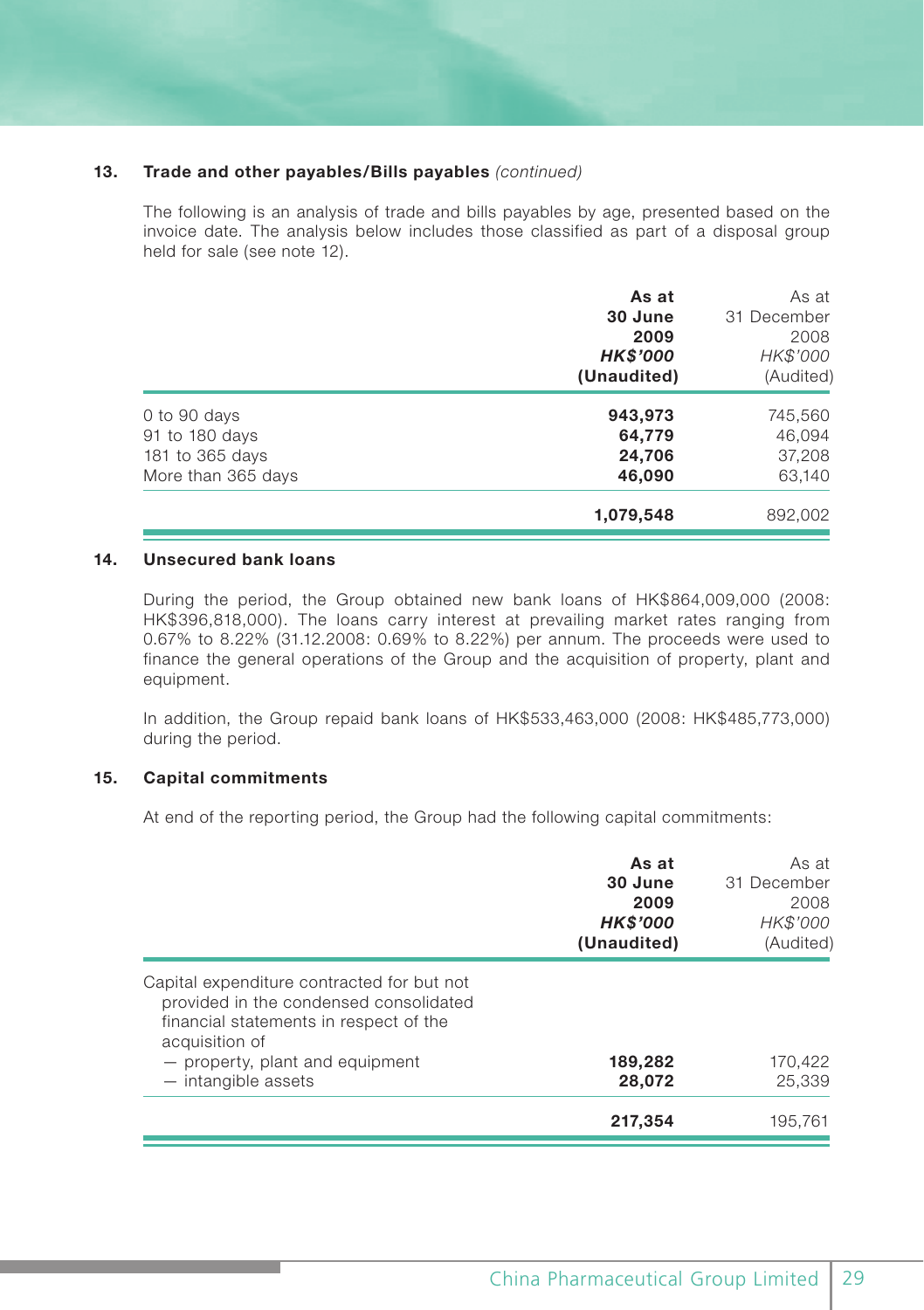#### **16. Contingent liabilities**

As disclosed in the announcement of the Company dated 22 February 2005, the Company and one of its subsidiaries are named as, among others, defendants in a number of antitrust complaints filed in the United States. These antitrust complaints alleged that certain manufacturers of vitamin C in the PRC have since at least December 2001 conspired to control prices and volumes of exports of vitamin C to the United States and elsewhere in the world and that as such have been in violation of the antitrust laws of the United States. It is alleged in the antitrust complaints that the purchasers of vitamin C in the United States paid more for vitamin C than they would have paid in the absence of the alleged conspiracy and therefore, suffered losses. The plaintiffs purported to bring these cases on behalf of direct purchasers under the federal antitrust laws of the United States and indirect purchasers under various state antitrust laws. The plaintiffs (purportedly as representatives of classes of similar plaintiffs) seek treble unspecified damages and other relief. Subsequent to the above-mentioned announcement, there were some other complaints with the same nature as the antitrust complaints filed in the United States. Up to the date of this report, four antitrust complaints have been served on the Company and three antitrust complaints have been served on the subsidiary. The legal adviser of the Group has successfully consolidated all such cases to be heard in the Federal Court of New York.

On 3 May 2006, the first court meeting was held before a judge of the U.S. District Court for the Eastern District of New York and legal advisers of the defendants and plaintiffs. In February 2007, the direct purchaser plaintiff amended its claim and requested that only direct purchasers of the vitamin C who had not entered into any agreements containing arbitration clauses could be part of the class of purchasers it sought to represent.

Submissions concerning whether the direct purchaser case may proceed as a class action have been made during the year 2007 and fact discovery has concluded in October 2008. In accordance with the latest case schedule, the depositions of defendants' liability experts were completed by 1 May 2009 and plaintiffs' rebuttal expert was deposed on 28 July 2009. Defendants have also filed a motion for summary judgement on liability on 31 August 2009.

The directors and management of Company intend to contest the claims set out in the antitrust complaints vigorously. The Group has appointed legal advisers to advise them in the legal proceedings and the outcome of the antitrust complaints cannot be reliably estimated with reasonable certainty at this stage.

#### **17. Events after the end of the interim period**

Subsequent to the end of the interim period, the following events have taken place:

- (i) The asset swap transaction as disclosed in note 12 was completed in July 2009.
- (ii) On 16 August 2009, Shijiazhuang Pharma Group Hebei Zhongrun Pharmaceutical Co., Ltd ("Zhongrun"), a subsidiary of the Group, has entered into an agreement with an independent third party, Cenway Pharmaceuticals Co., Ltd ("Cenway") pursuant to which Zhongrun has agreed to purchase and Cenway has agreed to sell 90% equity interest in Shijiazhuang Pharma Group Cenway (Tianjin) Pharmaceutical Co., Ltd. ("Tianjin Cenway") for a consideration of RMB148,500,000. Tianjin Cenway is mainly engaged in the manufacture and sale of chemical intermediate — GCLE (the raw material used for the production of bulk cephalosporins).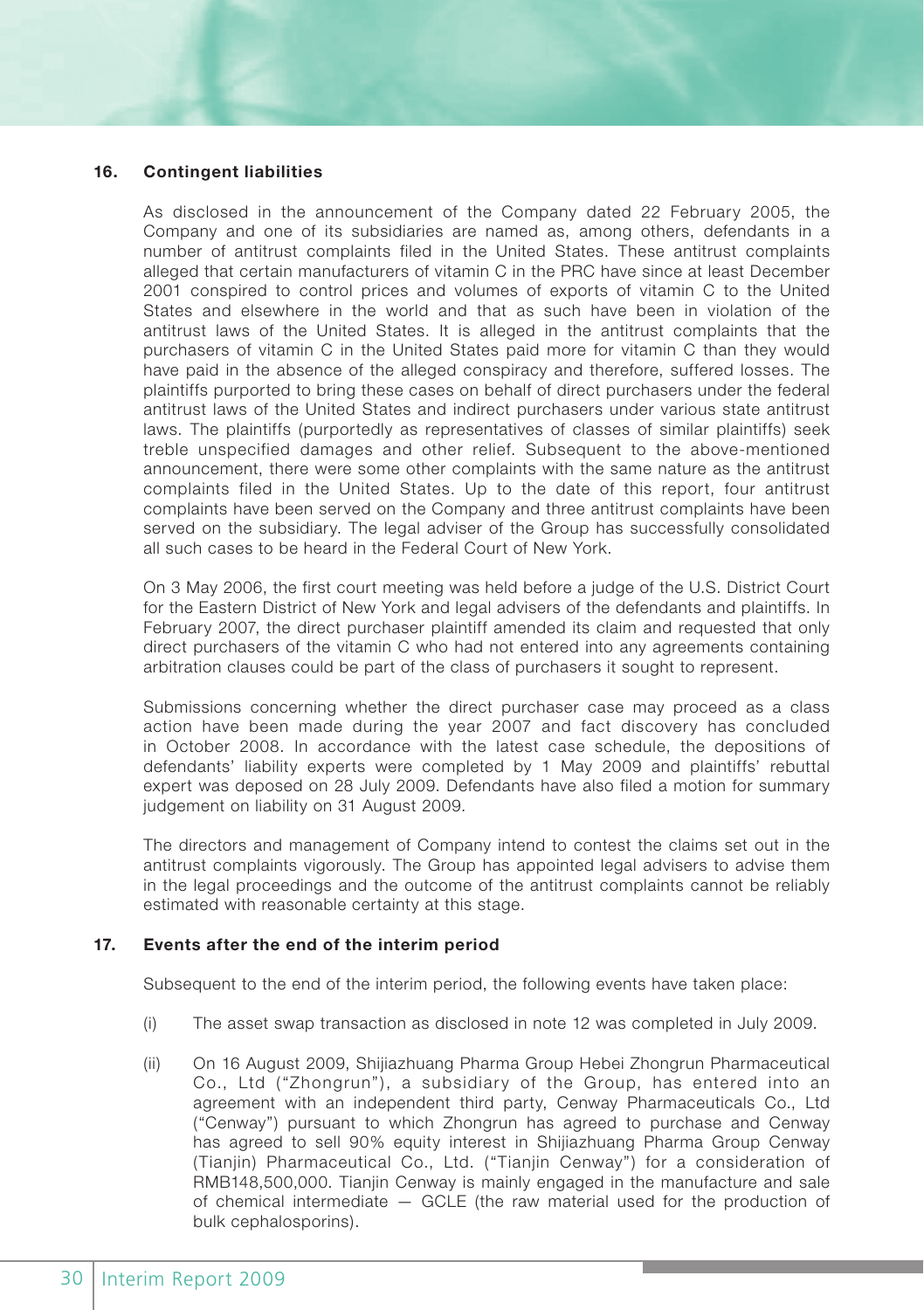# **Other Information**

# **Directors' Interest in Shares, Underlying Shares and Debentures**

As at 30 June 2009, the interests of the directors and their associates in the shares, underlying shares and debentures of the Company and its associated corporations (within the meaning of Part XV of the Securities and Future Ordinance ("SFO")), as recorded in the register maintained by the Company pursuant to Section 352 of the SFO, or as otherwise notified to the Company and The Stock Exchange of Hong Kong Limited (the "Stock Exchange") pursuant to the Model Code for Securities Transactions by Directors of Listed Companies (the "Model Code") contained in the Rules Governing the Listing of Securities on the Stock Exchange (the "Listing Rules"), were as follows:

#### *Long Positions*

| Name of director | Capacity         | Number of<br>issued ordinary<br>shares held | Approximate<br>percentage of<br>the issued<br>share of the<br>Company |
|------------------|------------------|---------------------------------------------|-----------------------------------------------------------------------|
| Chak Kin Man     | Beneficial owner | 4.000                                       | 0.00026%                                                              |
|                  |                  |                                             |                                                                       |

Other than as disclosed above, none of the directors nor their associates had any interests or short positions in the shares, underlying shares and debentures of the Company or any of its associated corporations as at 30 June 2009.

# **Arrangements to Purchase Shares or Debentures**

Other than the share option scheme of the Company, at no time during the period was the Company, its holding companies, fellow subsidiaries or subsidiaries, a party to any arrangements to enable the directors of the Company to acquire benefits by means of the acquisition of shares in, or debentures of, the Company or any other body corporate.

# **Share Option Scheme**

The Company's share option scheme (the "Scheme") was adopted on 6 July 2004 for the purpose of providing incentive to directors (or any persons proposed to be appointed as such, whether executive or non-executive) and employees (whether full-time or part-time) of each member of the Group, eligible business consultants, professionals and other advisers who have rendered services or will render service to the Group as determined by the board of directors. The Scheme shall be valid and effective for a period of 10 years since its adoption. No option had been granted or agreed to be granted under the Scheme since its adoption.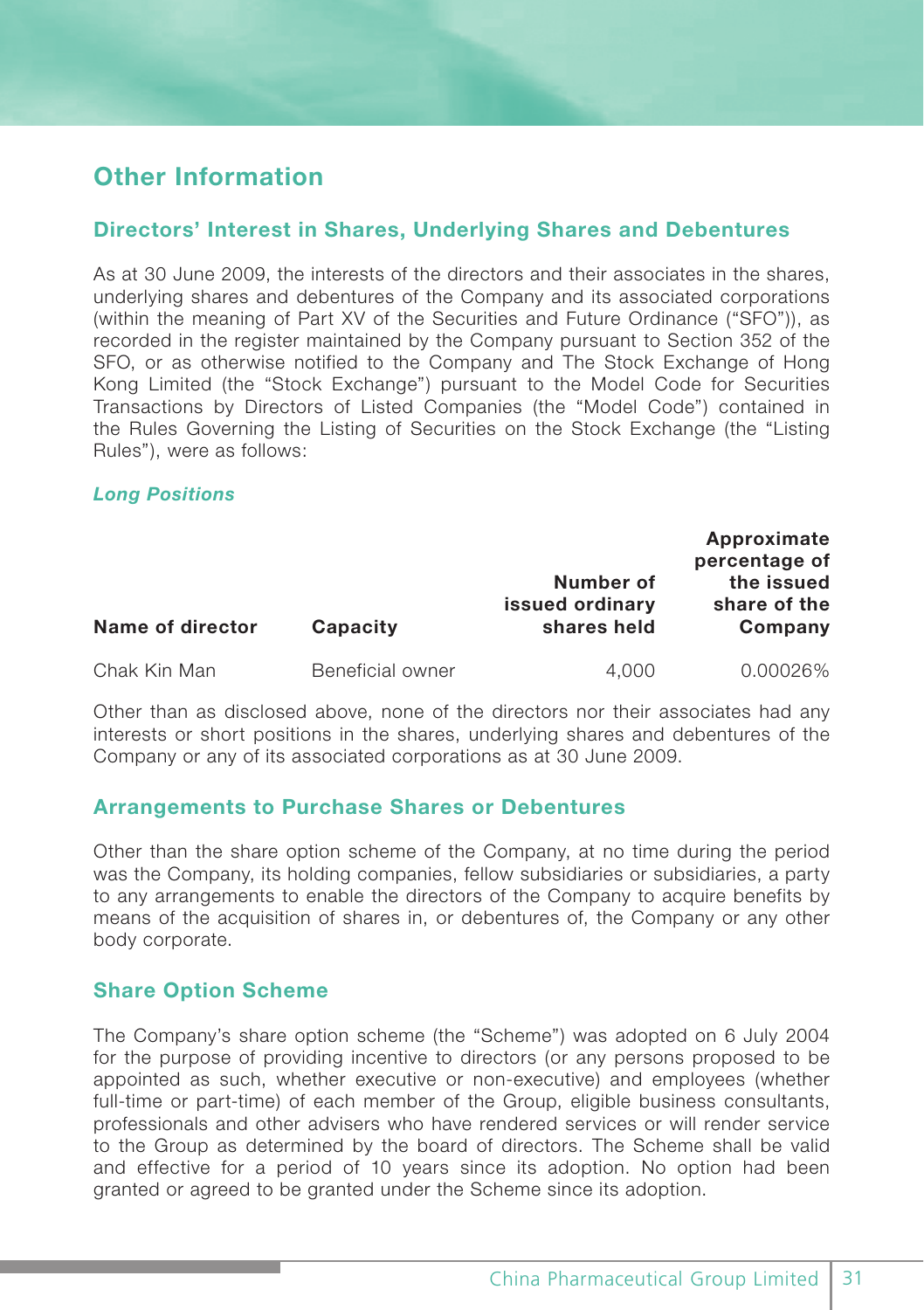# **Substantial Shareholders**

As at 30 June 2009, the register of substantial shareholders maintained by the Company pursuant to Section 336 of the SFO shows that the following shareholders had notified the Company of relevant interests in the issued share capital of the Company.

| Name of substantial<br>shareholder                                     | Capacity                                        | <b>Number</b><br>of issued<br>ordinary<br>shares held | Approximate<br>percentage of<br>the issued<br>share capital of<br>the Company |
|------------------------------------------------------------------------|-------------------------------------------------|-------------------------------------------------------|-------------------------------------------------------------------------------|
| Massive Giant Group<br>Limited ("Massive Giant")                       | Beneficial owner                                | 783.482.393                                           | 51.04%                                                                        |
| Legend Holdings<br>Limited ("Legend")                                  | Interest to an<br>agreement                     | 783.482.393<br>(note i)                               | 51.04%                                                                        |
| Employees' Shareholding<br>Society of Legend<br>("Employees' Society") | Interest held by<br>a controlled<br>corporation | 783.482.393<br>(note ii)                              | 51.04%                                                                        |

*Notes:*

- (i) Legend and Massive Giant are parties to an agreement to which Section 317(1)(a) of the SFO applies. Legend is deemed to be interested in the 783,482,393 shares of the Company held by Massive Giant.
- (ii) Employees' Society owns 35% interest in Legend. Employees' Society is deemed to be interested in the 783,482,393 shares of the Company held by Massive Giant.

Other than as disclosed above, the Company has not been notified of any other relevant interests or short positions in the issued share capital of the Company or any other interests representing 5% or more of the issued share capital of the Company as at 30 June 2009.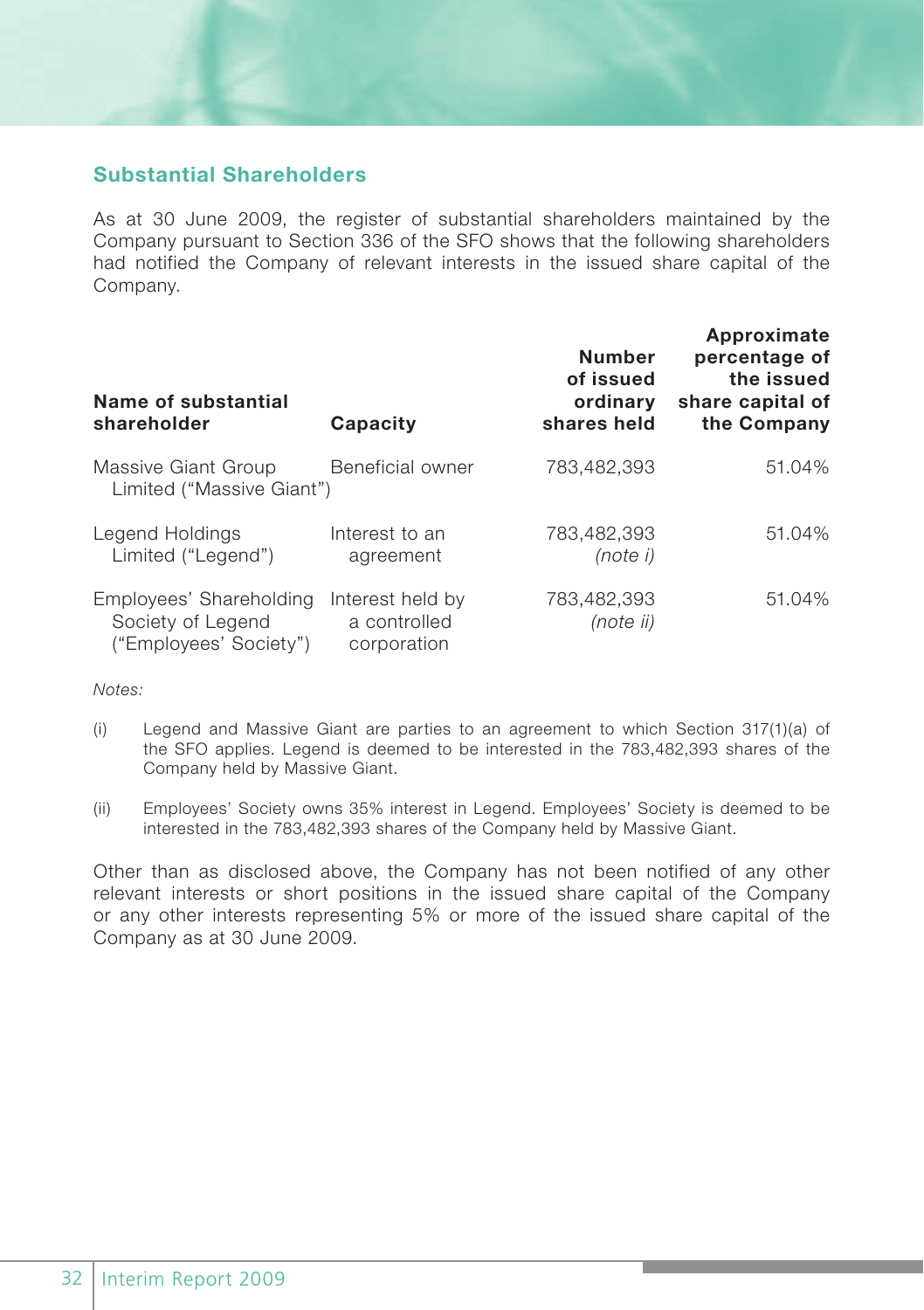# **Corporate Governance**

The Company has complied with the code provisions in the Code on Corporate Governance Practices contained in Appendix 14 of the Listing Rules throughout the six months ended 30 June 2009 with certain deviation as set out below.

Code provision A.2.1 stipulates that the roles of chairman and chief executive officer should be separate and should not be performed by the same individual. Mr. Cai Dongchen, the Company's Chairman, also assumes the role as the chief executive officer of the Company. The Company believes that vesting both roles in Mr. Cai will allow for more effective planning and execution of business strategies. As all major decisions are made in consultation with members of the Board, the Company believes that there is adequate balance of power and authority in place.

# **Review of Interim Results**

The interim results have been reviewed by the external auditor and audit committee of the Company.

# **Directors' Securities Transactions**

The Company has adopted the Model Code as set out in Appendix 10 of the Listing Rules. Have made specific enquiry, all directors have complied with the required standard set out in the Model Code throughout the six months ended 30 June 2009.

## **Purchase, Sale or Redemption of the Company's Listed Securities**

There was no purchase, sale or redemption by the Company or any of its subsidiaries of the Company's listed securities during the six months ended 30 June 2009.